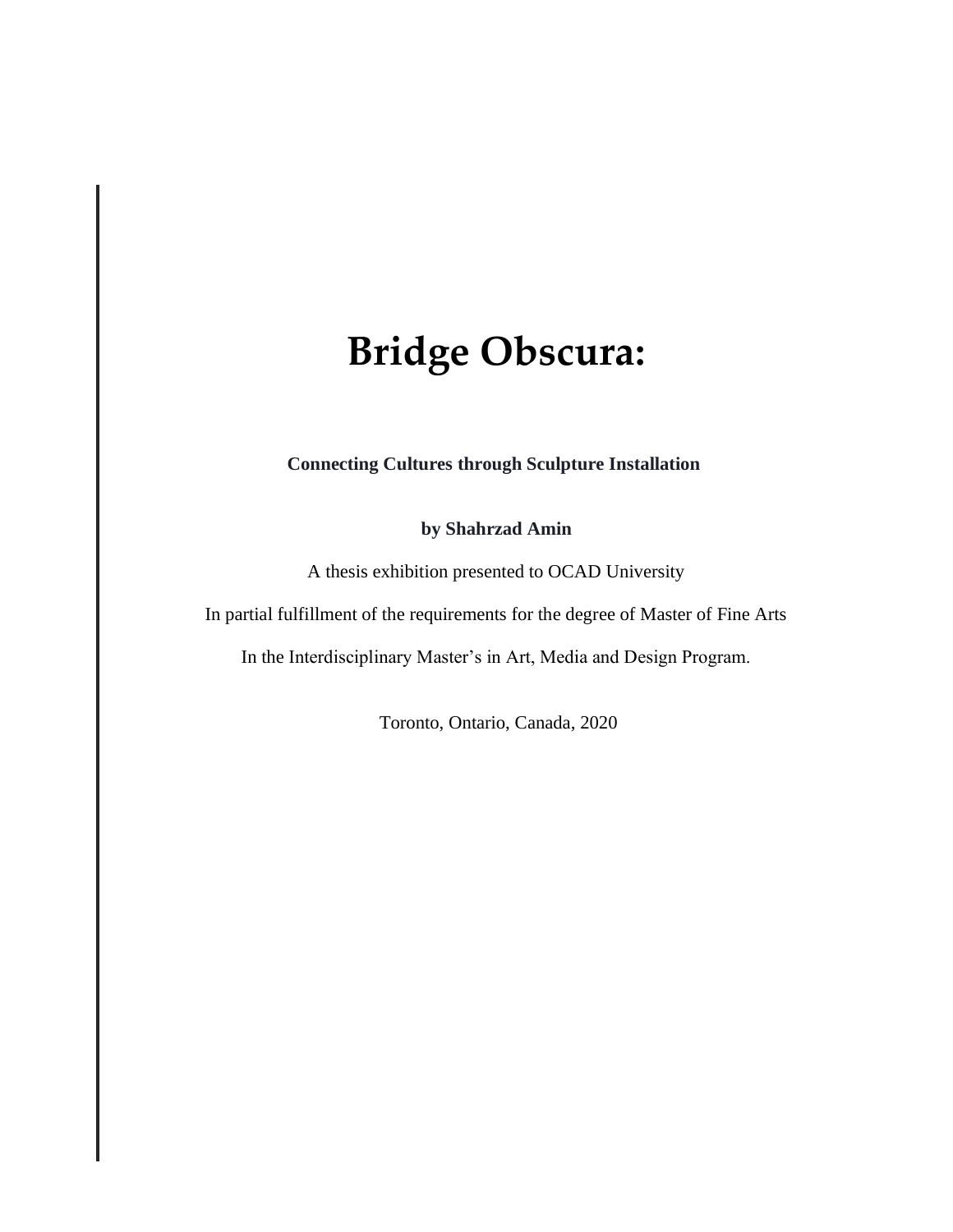#### **Bridge Obscura: Connecting Cultures through Sculpture Installation**

#### <span id="page-1-0"></span>ABSTRACT:

 $21<sub>s</sub>$  century Iran is often said to be a country in the grips of isolationism: imposed by both internal and external factors. On one hand, the sanctions applied by the US government isolate the country and restrict the living conditions and mobility of Iranian people, merchants, artists, and designers. On the other, international sanctions lead to political and cultural isolationism at the national level, making the country turn inward as a reactionary response and reinforcing the alienating cycle. Through the lenses of art practice, sensory ethnographic filmmaking, and architectural design, this paper examines the power and effectiveness of an art exhibition that features interdisciplinary sculpture installation, to express ideas about connectivity in such a climate of isolationism. The sculpture installation works in the exhibition highlight a social openness and necessity for global international connectivity, by applying the figure of the arch bridge (symbolic for Iran's once important status as a connector between civilizations along the path of trade routes) as a metaphor for overcoming cultural distances. In the influential collected volume, *The Social Life of Things*, cultural anthropologists Arjun Appadurai and Igor Kopytoff argue that objects (including architectural ones) in a given culture can reveal biographical information about the society at large, when one focuses on how they have been put to use and culturally redefined over time. The cultural responses to the biographical details of objects cast light on the aesthetic, historical, and political judgments and values that shape our attitudes. My thesis and exhibition take the arch bridge as an architectural object and formal representation of cultural referents along these lines, approaching the figure of the arch bridge biographically in order to generate an alternative space that connects contemporary Iranian culture to the rest of the world despite/against boundaries.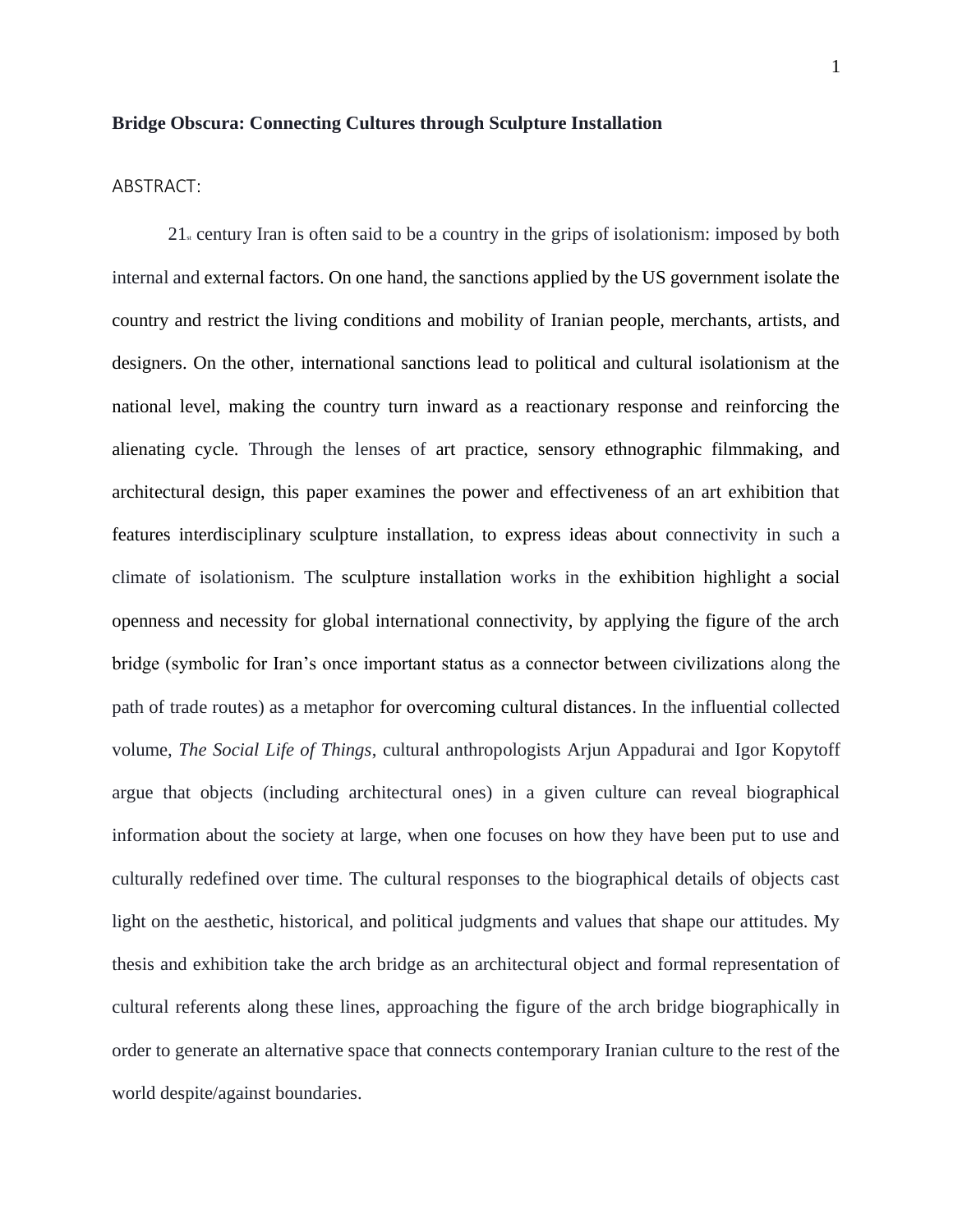#### <span id="page-2-0"></span>ACKNOWLEDGEMENTS:

I want to express my sincerest appreciation and gratitude to the faculty members and administrators of OCAD University for giving me this opportunity to develop and enhance my knowledge and skills. Professors' and technicians' flexibility and spectrum, ongoing support, and guidance offered in the IAMD program at OCADU help me create new forms of installations that augment sculptures with various media such as video, audio, and light.

Special thank you to my primary advisor, Dr. Selmin Kara, for her scholarly guidance, enthusiasm, patience, and her endless kindness. The way she provided me the information and gave me the vision is indescribable. I have valued her wisdom, and it was such an honor to work with her.

Thank you to my secondary advisors Dr. Claire Brunet and Dr. Haru Ji, for their thoughtful consideration of my work. I appreciate their feedback, guidance, and expertise. Their generosity to share experience and knowledge with me, as well as their support and encouragement throughout this journey, are overwhelmingly appreciated.

Thank you to my thesis committee members for their time and their constructive criticisms and questions. I have found all the feedback informative, useful, and precise toward my progress, and I am grateful for having them in my thesis exhibition.

I also want to thank Dr. Martha Ladly (Professor and IAMD Graduate Program Director), Dr. Barbara Rauch (Professor, Co-Director, and Investigator), and Dr. Lynne Milgram (Professor and Faculty of Liberal Arts and Sciences, Graduate Studies). Their contemplative advice and ongoing help and support to facilitate the process and assist the progress toward my goals as a graduate student are appreciated and valued.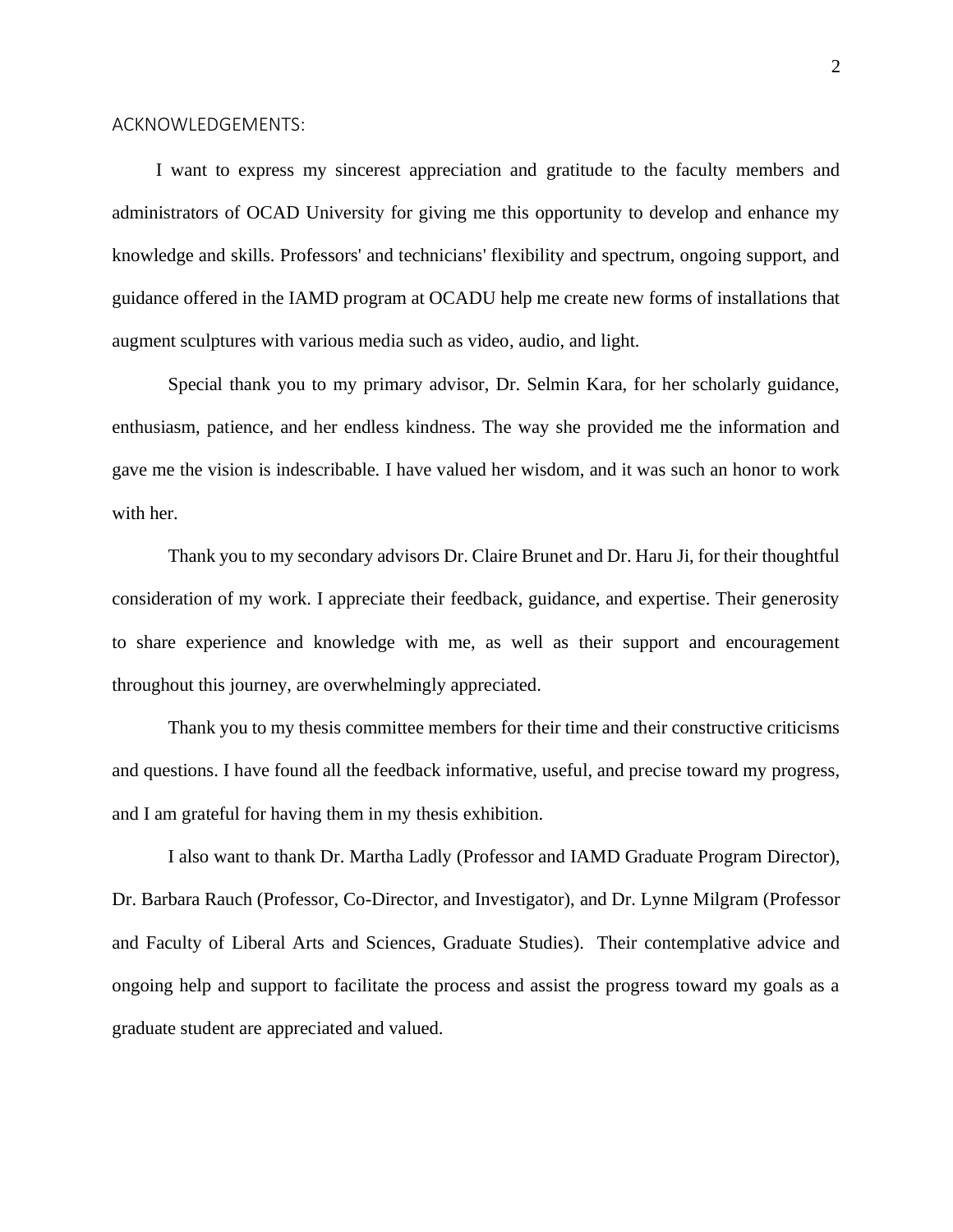I appreciate Jessica Wyman, Phoebe Wang and the Learning & Writing Centre for consulting me wisely to prevail over all the difficulties I had during my education. As a student, who speaks English as a second language, overcoming communication and writing barriers were would not have been an easy feat without their help.

Special thanks to professor Bentley Jarvis (Faculty of Art, Graduate studies) at OCADU for his guidance in terms of technical and sonic parts of the project, Vanessa Dion Fletcher (a Toronto-based Lenape and Potawatomi artist), for allowing me to work with her as an assistant during her artist residency at OCAD University, and professor Gary Taxali (Faculty of Design) for providing me with a glowing recommendation letter that have supported my acceptance at the Ontario College of Art and Design.

Thank you to my graduate cohort; it was an honor to know all of you and be inspired by your works and points of view.

Last but not least, special thanks to my husband, Mohammad Reisi, for his endless emotional support and financial assistance. This journey would be much harder without his unwavering encouragement and accompaniment. Thank you to my Mom, Nasrin Sarlati. Her unconditional support and love for me, even from a long distance, continue to help me survive the ups and downs of life. I am aware of how much she sacrifices for me, and I truly appreciate it.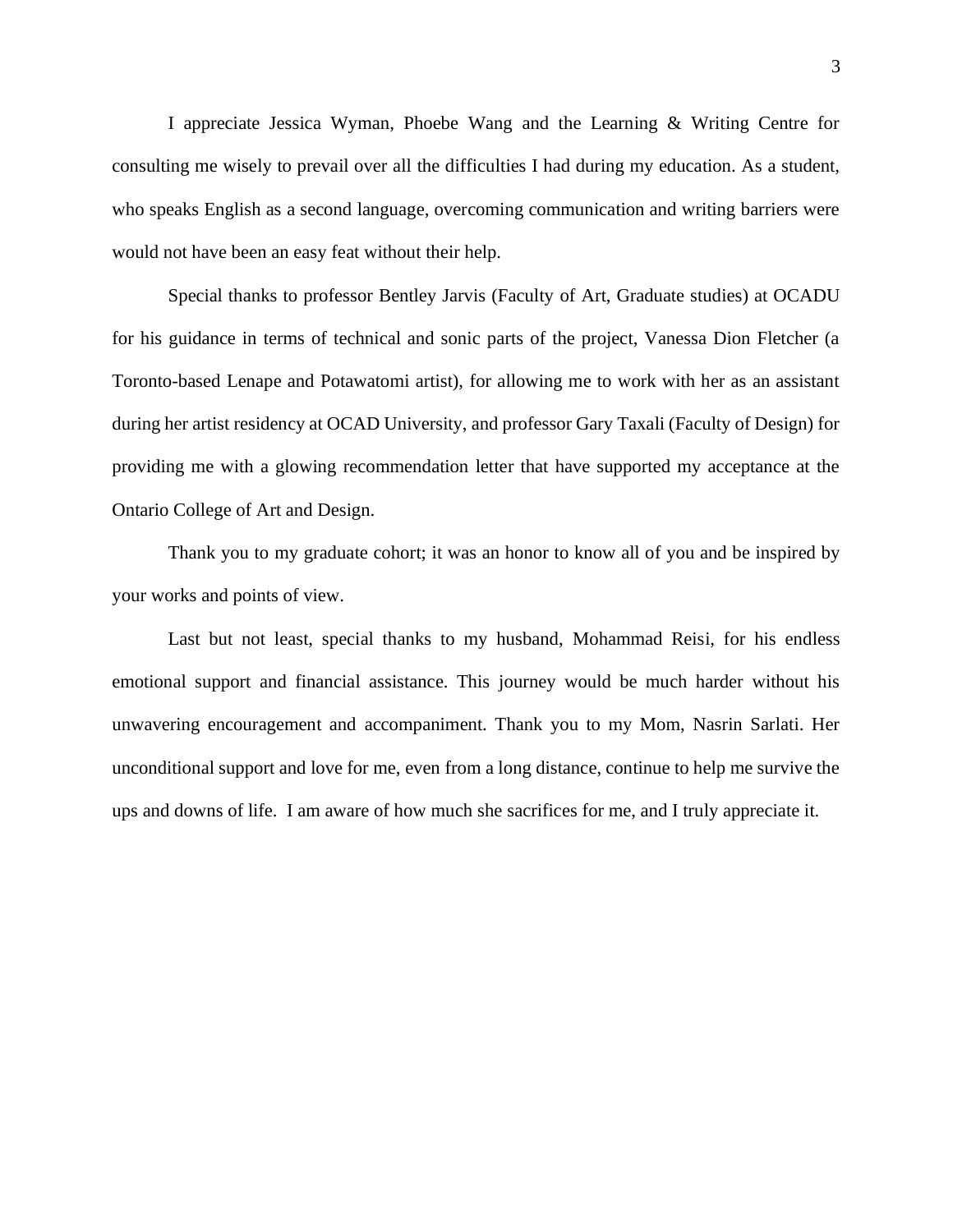# Table of Contents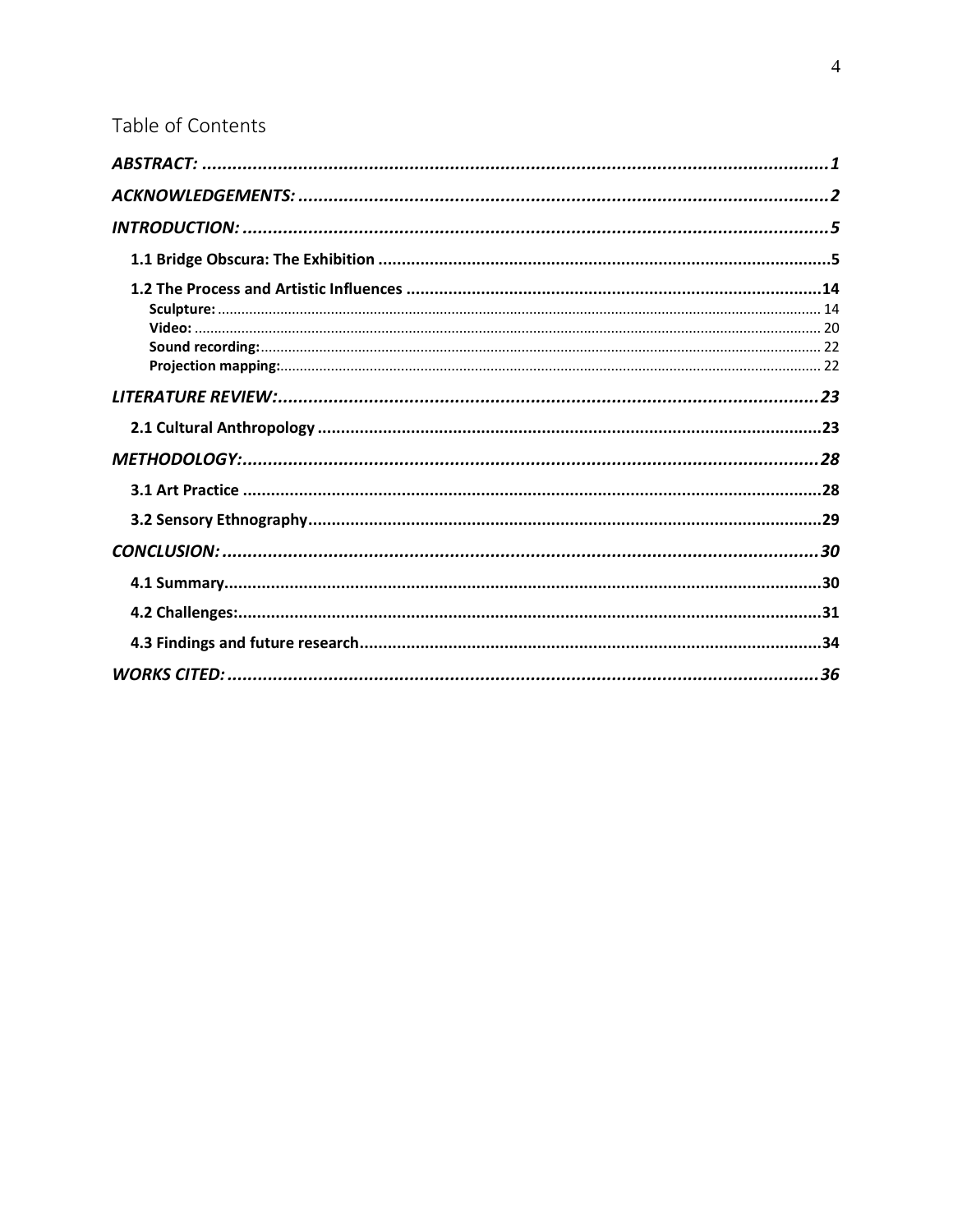#### <span id="page-5-0"></span>INTRODUCTION:

#### <span id="page-5-1"></span>1.1 Bridge Obscura: The Exhibition

My exhibition for the Interdisciplinary Master's in Art, Media and Design, "Bridge Obscura: Connecting Cultures through Sculpture Installation," features a sculpture installation, which uses sensory ethnographic filming techniques and projection mapping, installed at two locations: the media room at OCAD University and Toronto Media Arts Centre in Toronto. It engages with ideas about connectivity to underscore the importance of culture, place, and memory in a political climate of isolationism against Iran, using Isfahan's bridges as an inspiration and exploiting their symbolic power.

I was born and raised in Isfahan, a city of two million people located in the center of Iran. Isfahan is famous for its Perso–Islamic architecture, grand boulevards, arch bridges, palaces, tiled mosques, paintings, handicrafts, and minarets. This city reached its cultural peak in the 16th and 17th centuries under the Safavid dynasty. The city's bridges, including historical ones such as Khaju and Allah Verdikhan bridges, have always had a special place in my memory. While growing up, I had to pass these bridges countless times to go to school or to visit my beloved grandparents. Around the age of five, my mother and I would walk almost an hour from our home located on the southern side of the city to my grandparents' house on the north side to visit them at least once a week. To reach to their place, one had to cross the Allah Verdikhan bridge. I remember holding onto my mother's hand and walking on the bridge as the best part of our long trip. In the years that followed, I witnessed people using the city's bridges as cultural spaces for all sorts of purposes that are in excess of their pedestrian functions: celebrating important personal or cultural events, mourning and commemorating religious figures, and/or holding political demonstrations (against as well as in support of government policies) on different occasions.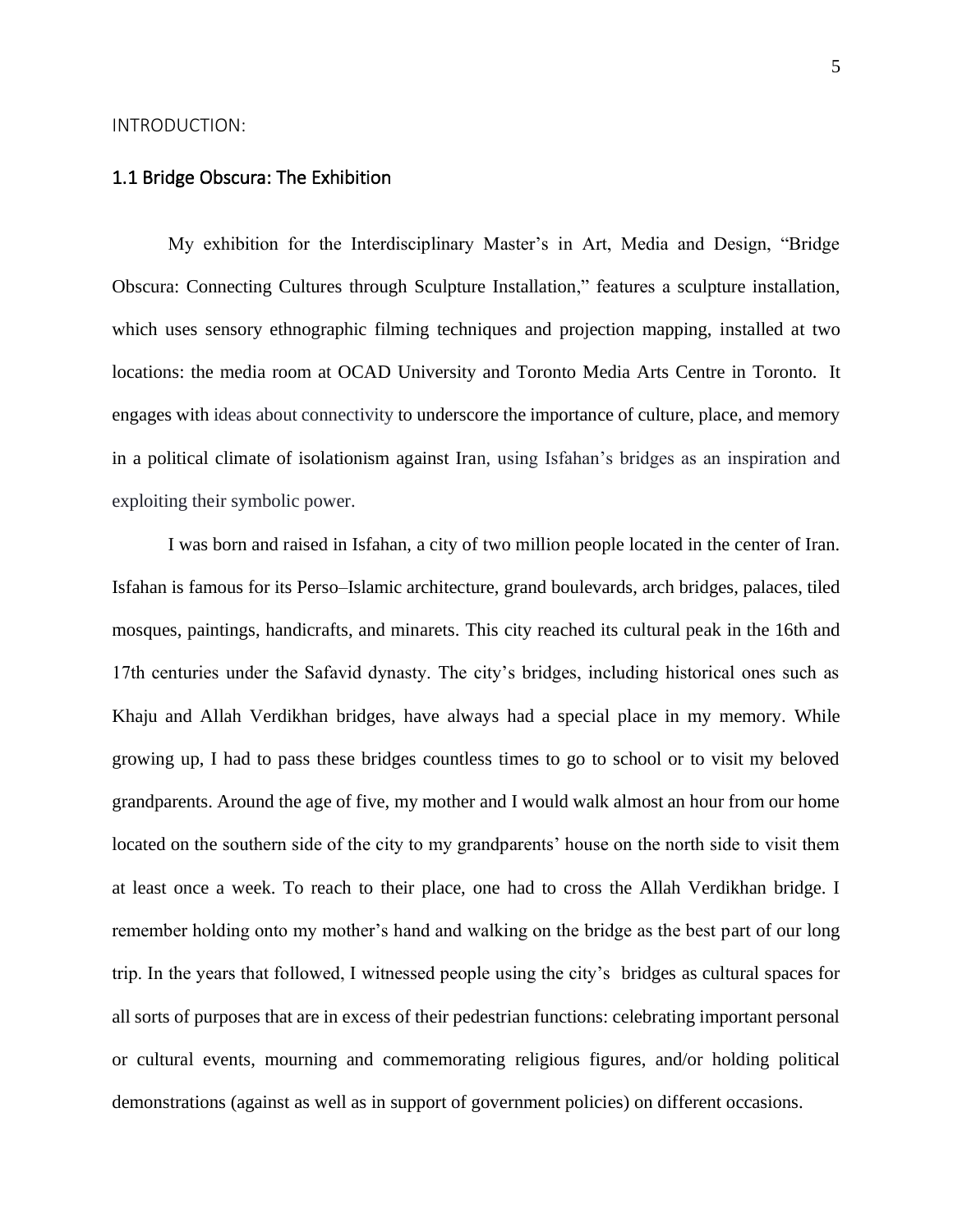My exploration here focuses on two bridges in Isfahan, the Khaju and the Allah Verdikhan. In the Safavid era, they were initially used in support of imperial aspirations, for staking out and controlling territory. Later, they became integral to improving communication and facilitating trade. Along the way, their significant and majestic architectural details turned them into desirable places for recreation and leisure, giving them a function that was unforeseen by the builders. Today, bridges like Khaju Bridge and Allah Verdikhan (Bridge of 33 [arches]) enchant and captivate passersby as daily meeting/social gathering points as well as historical artefacts. Depending on the time of the day, women and men of all ages, and all classes, particularly middleclass, populate the bridges not only to go from one point to another but also to spend leisurely time in these popular hangouts. They sing; dance; picnic; idle and chat; make fire (often used to roast tomatoes in the charcoal); watch young people break into spontaneous performances or play traditional as well as modern instruments; buy local snacks like Persian roasted corn, fava beans, or cooked beets in syrup from vendors, and enjoy the view. These are spaces where opposites meet, connect, and collide at times: young and old, traditional and modern, conservative and progressive are all spotted together, sharing common ground under the arches.

Khaju bridge is an arch bridge made of stone and brick, functioning as a weir, as well. The bridge links the Khaju district with the Zoroastrian district across the Zayande river (see figure 1 and 2). Tilework and paintings are used for its decoration, and there is a teahouse located at the lower level of the bridge (southern side). The second bridge, Allah Verdikhan, is also an arch bridge made of stone and brick (see figure 3). This bridge links the mansions of the elite, to the New Julfa, which is the Armenian quarter of Isfahan. There was a teahouse at the edge of the bridge in the past, which has disappeared. I walked on these arch bridges often when I was in Isfahan. Since then they have fascinated me for their social functions, beauty of forms and patterns,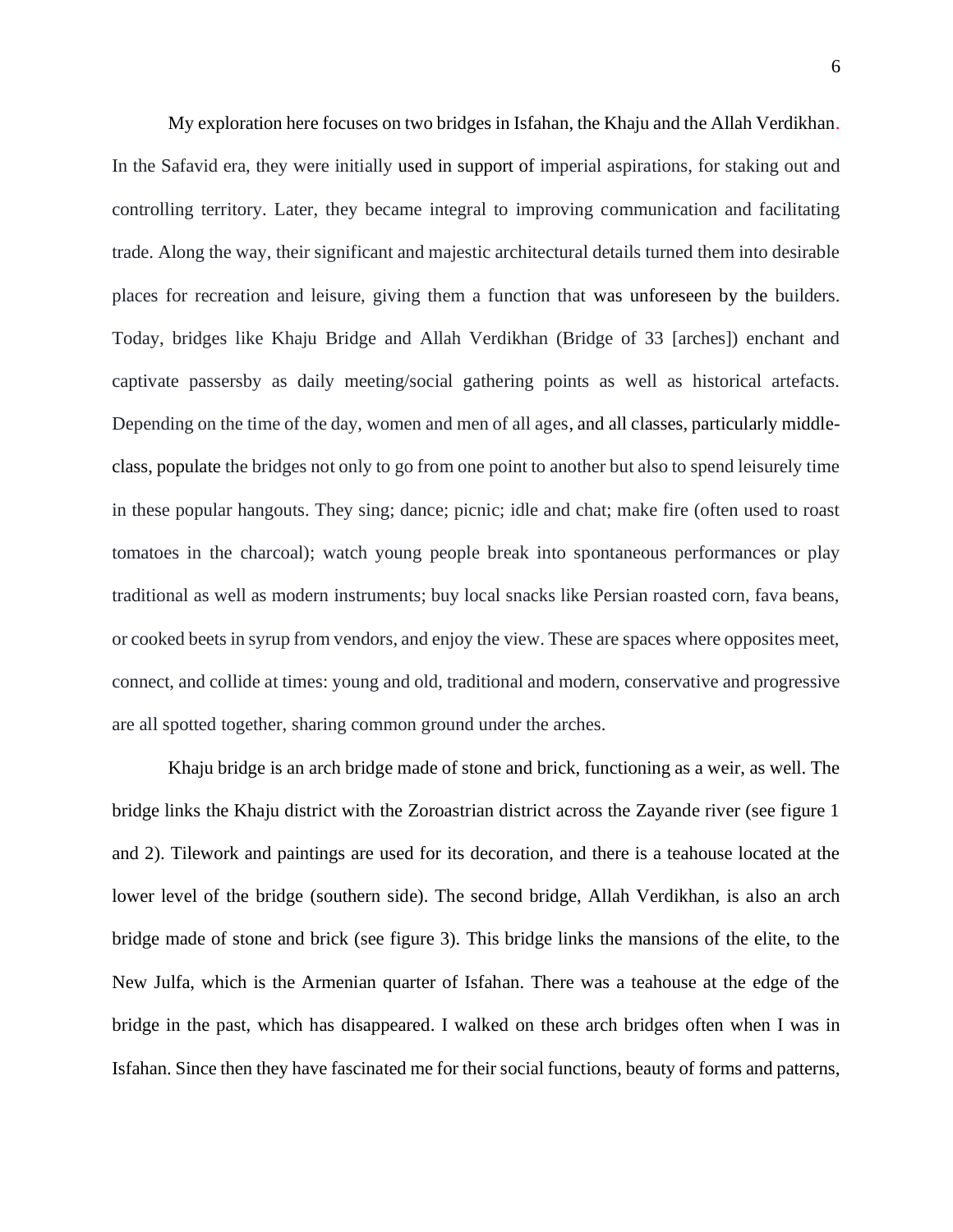historical significance, and power in highlighting the cultural and artistic strengths of a place. My relationship to the bridges changed and got intensified in absence, or with distance, as they have become emblematic of the cultural connections that I have lost in moving to a new country across the ocean. When preparing the exhibition, I tried to tap into my memories and biographical details, to invoke the vibrancy of these bridges and provide insights into the range of elements (spatial, aesthetic, architectural, cultural and affective) that they connect. Here, I use the word connect intentionally to make a reference to the way bridges function as connectors not only in a physical sense but also in the sense that they link individuals to place, history, and culture. My exhibition suggests that they have the potential to do this in memory or in a nostalgic, diasporic context too.



*Fig. 1. "City plan of Isfahan during the Persian Safavid Empire era (XVI-XVIIth century)". Wikimedia commons contributors* Architectural structures such as Allah Verdikhan and Khaju bridges not only make us contemplate the beauty of forms and patterns but can also present a source of inspiration for scholars and artists, who use them as metaphors for connectivity. For example, Sandra Faustino states: "Metaphorical language, while re-describing worlds, expresses socio-technical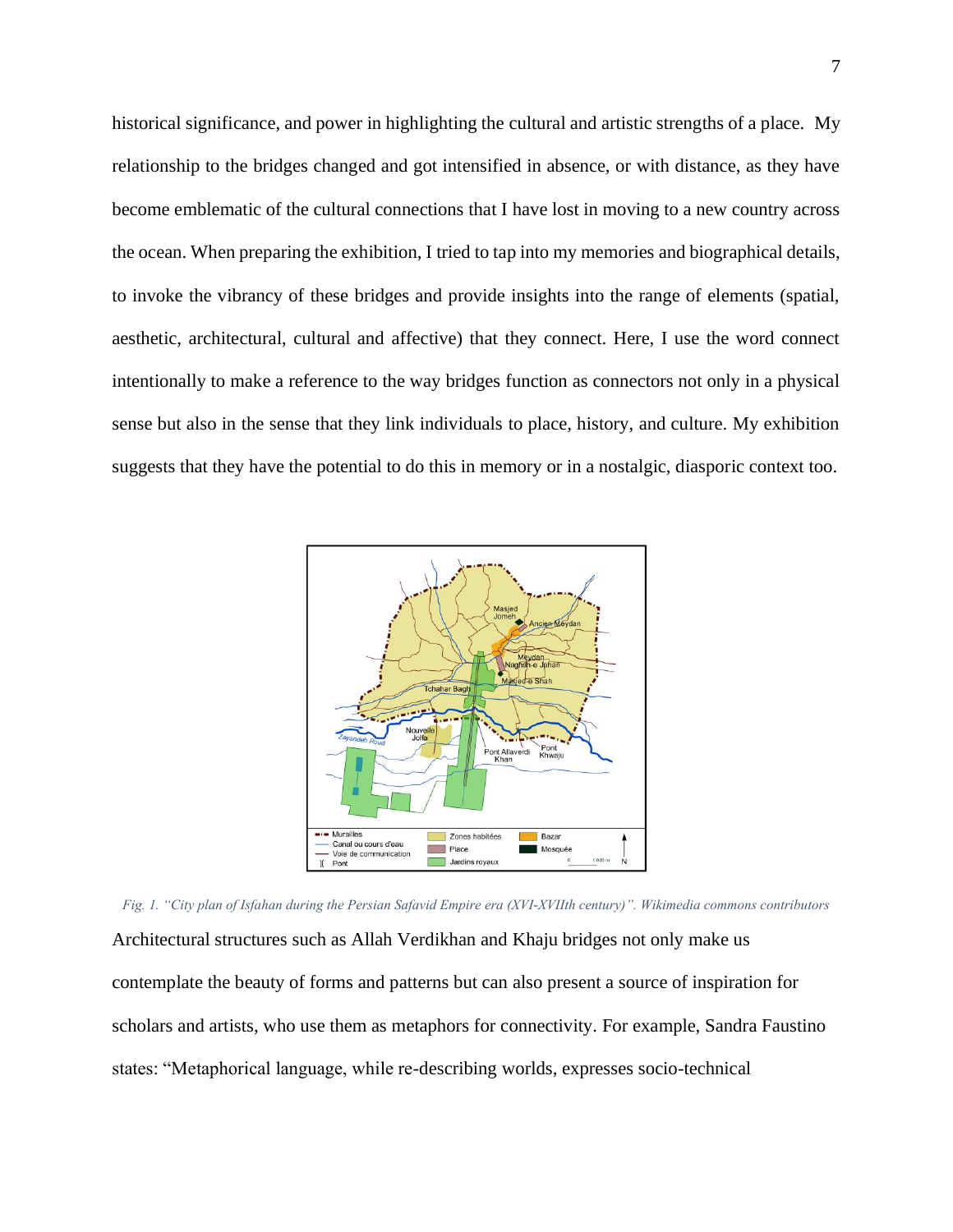assemblages of human and non-human components and weaves them together in order to bridge [emphasis mine] different worlds" (Faustino 478). What's striking here is that Faustino uses the bridge as a metaphor for metaphor itself. That creates a tension between bridge as metaphor and bridge as a real site of lived experience. In working with the bridge figure for my exhibition, I was aware of this tension and tried to make the work mediate between the two, through a conjunction of specific documentary images/sounds from the two specific bridges and the schematic/typological figure of the arch (non-specific, but still recognizably Perso-Iranian). What the images, sounds, and the sculpture convey are impressions from the lived experience on the bridges in a specific location, for example. Yet the work asks the viewer to consider these impressions as elements that make us consider broader questions regarding the simultaneity of openness and containment between cultures.

Faustino's definition is also in line with philosopher Graham Harman's object-oriented ontologist take on metaphor, which formulates it as a non-anthropocentric tool that illuminates the relations between humans, matter, culture, and technology through a reference to the inner world of objects (Harman). In other words, "in the metaphor, we step into the place of the objectin-itself (that withdraws) and experience a taste of its reality" (Megan 347). This is the sense in which I use the bridge as a metaphor for connectivity in my installation. By inviting the visitors of the exhibition to step into the everyday world of Isfahan's bridges, my aspiration is that they see a different side of Iran, one that is dissimilar with the stereotypes that frame the country as mainly representing threat, antagonism, terror, and extremism (Azam Zanganeh). I believe that metaphors in art can help artists to express ideas through not only the symbolic meaning but also (as Igor Kopytoff and Arjun Appadurai would argue) the social lives of physical objects.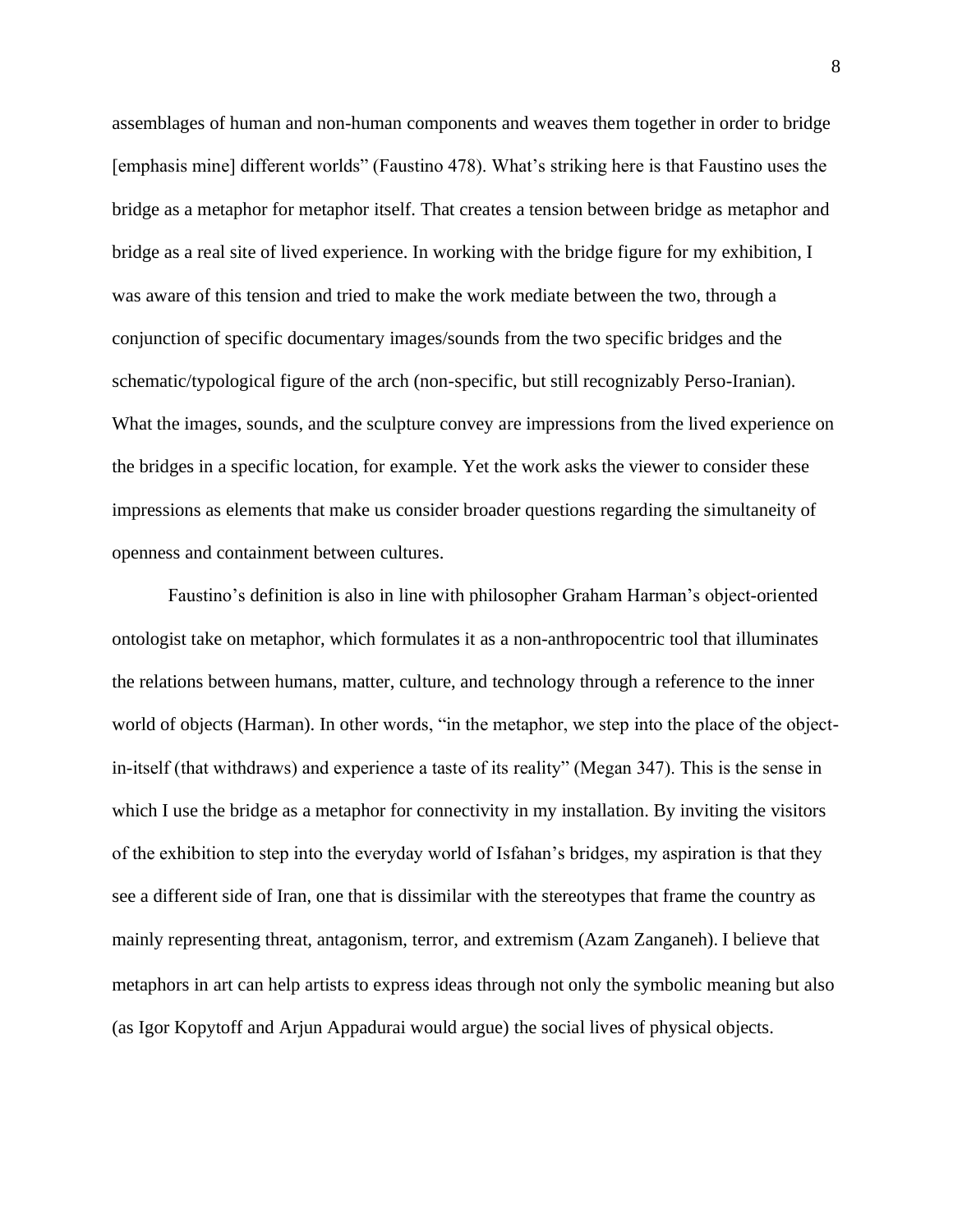

 *Fig. 2. "Khaju Bridge". Isfahan, Iran Fig. 3. "Allah Verdikhan Bridge". Isfahan, Iran* 

Upon entering the gallery space, the viewer sees three large-scale plywood arches that are installed from the wall-out, one in front of the other. The repetition of arches toward the wall is expected to give the impression of space extending beyond the given limits of the room and direct the visitor's attention to a video projection on the wall of the gallery space. The plywood structures are modeled after the four-centred arches of bridges in my hometown, Isfahan. The projection compiles images and sounds that depict significant aspects of the vernacular life that animates such historical and cultural places as Allah Verdikhan and Khaju bridges. Here, the video, providing the viewer with a glimpse into everyday life in a distant location, suggests a connection to the installation's title "Bridge Obscura" (see figure 4 and 5). This title is a reference to camera obscura, the proto-cinematic device from the 17th century, which was used "to transform the threedimensional space of vision to the two-dimensional virtual plane of representation" through the principles of pinhole projection (Friedberg 60). As Anne Friedberg explains, "the camera obscura projected its images - inverted and laterally reversed - onto a planar surface," functioning "like an architectural window: its pinhole aperture brought light from the outside into a darkened interior" (Friedberg 61). The image produced looked almost like a real-time video of the outside world, allowing the viewers to briefly step into a distant reality and experience a connectivity between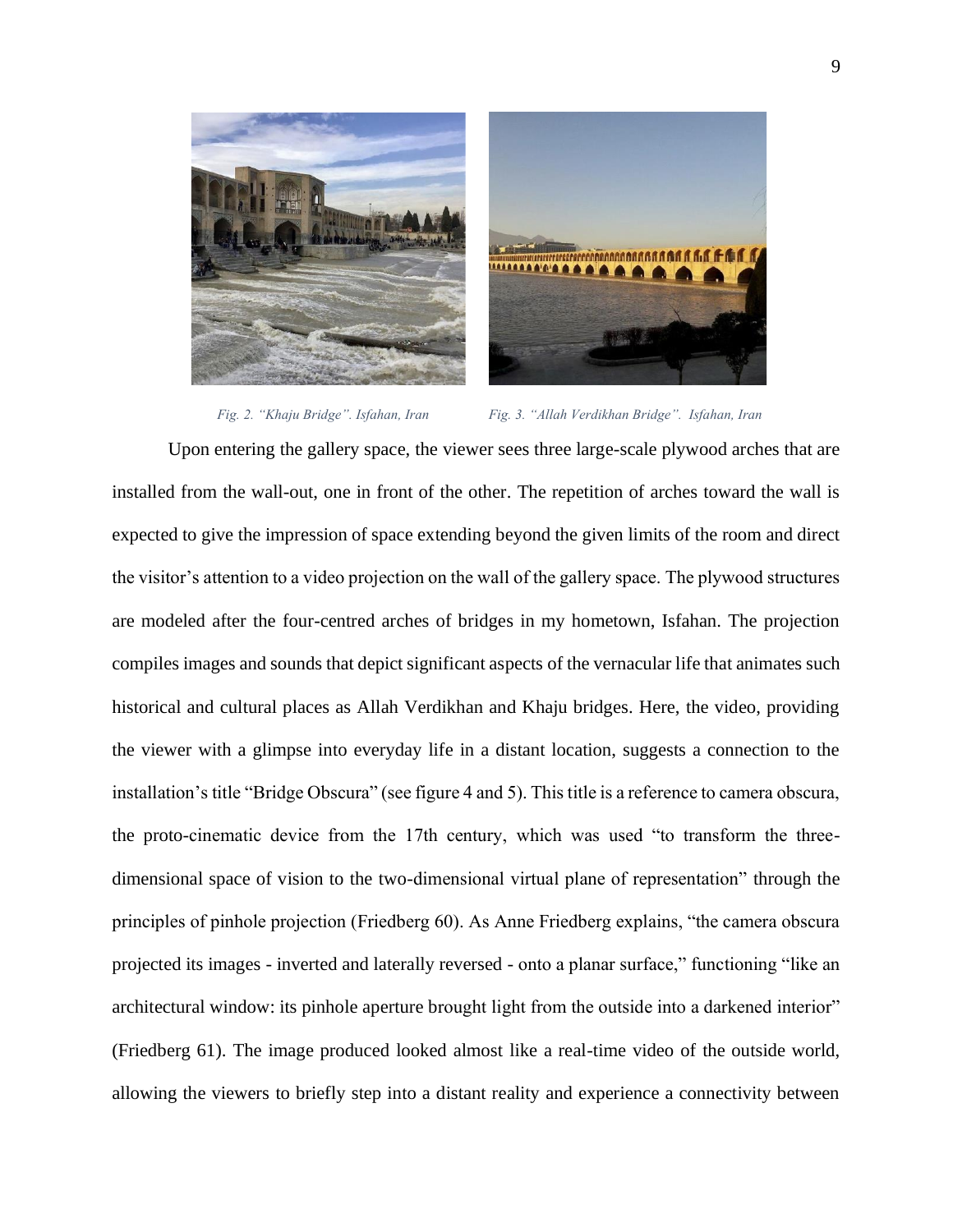two locations. In my installation, the projection on the wall invokes the sense of wonder and mystery that was once a key part of the camera obscura shows' intended effect, this time facilitated through the architectural window of the arch bridge and the virtual window of contemporary technologies.



 *Fig. 4. "Bridge Obscura" (prototype). Canada, Toronto, Shahrzad Amin, 2020*

Standing in front of the arches, the visitors, using visual and auditory senses, might first hear the sound or view the image. Although sounds and images are not synchronized, they complement each other to boost the viewer's imagination. Sounds coming out of five speakers located at front-center, left-front, right-front, left-rear, and right-rear create the stereo effect. Voices include all sort of sounds we can hear on, under and around the Khaju and Allah Verdikhan bridges, such as the sounds of people of different ages and genders, vendors, singers, traditional and modern musical instruments, water, birds, means of transportation such as motorcycles or bicycles, and fire at different times of the day. The dreamlike and contemplative atmosphere produced by the slow-motion projection encourages the viewer to activate his/her imagination and multiple senses to make out what they are seeing. The vibrant soundtrack, assembled from carefully curated sounds that I recorded on the two mentioned bridges, in conjunction with the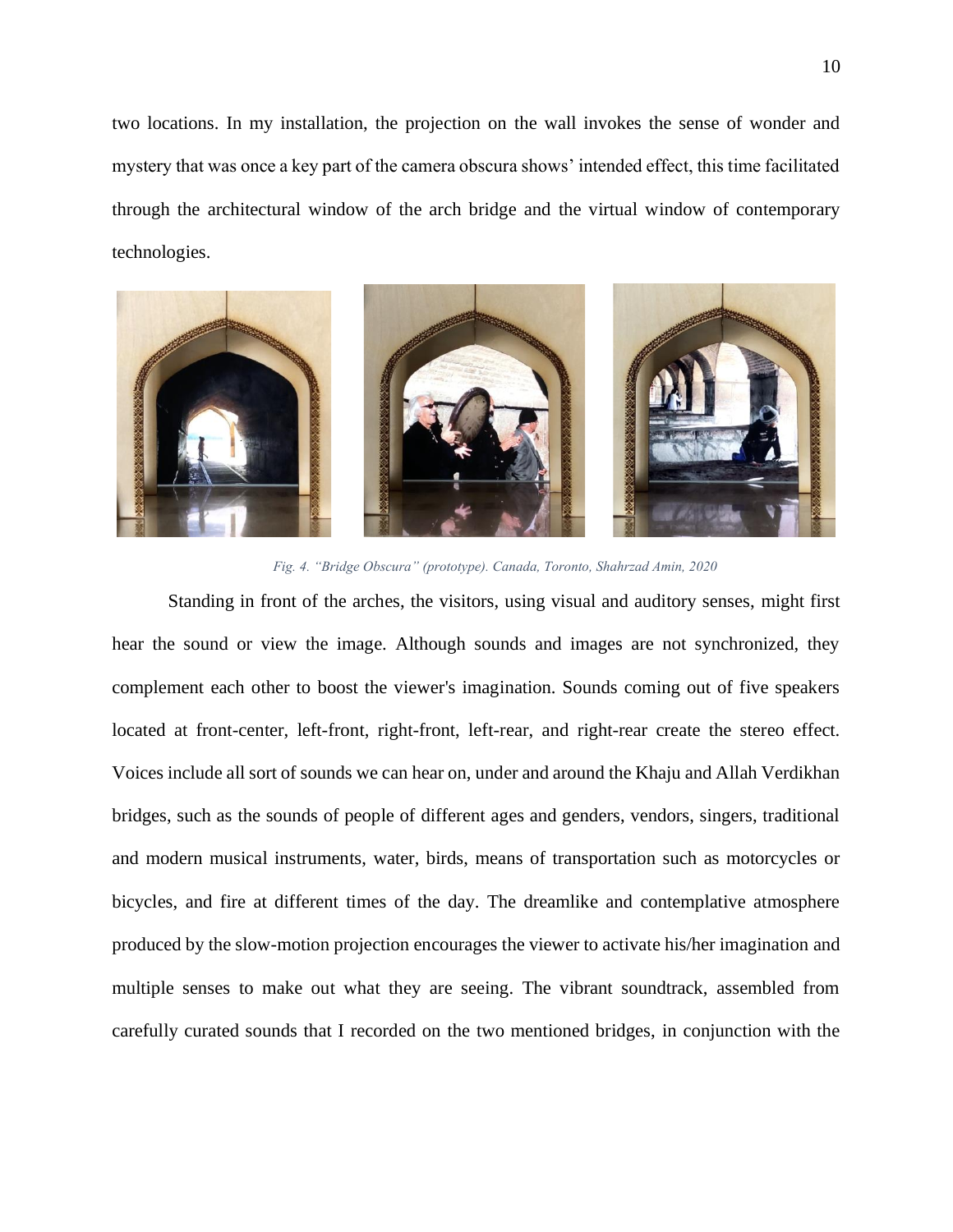sculptural installation, heighten audition and embodied modes of perception, creating a multisensory environment.



 *Fig. 5. "Bridge Obscura". Canada, Toronto, Shahrzad Amin, 2020*

At this point, I am aware that my audience will be composed of people from different nationalities and other cultures. While Iranian visitors might approach the exhibition with a feeling of nostalgia, others might not be acquainted with Iranian vernacular life and culture, entering the exhibition space without knowing what to expect. Therefore, by using Sensory Ethnographic methods of filmmaking and by being conscious about the role of different senses such as audition (sound) and their relationship to vision (imagery), I try to provoke non-Iranian viewers' curiosity and activate the Iranian viewers' memories. More specifically, I invite them to pass through the arches, experience the transition into a different cultural space, and explore (in a mediated fashion) various aspects of Iranian people's lives such as aesthetics, history, and vernacular life, which are often excluded from politically charged audiovisual representations of Iran. Of course, bridges not only connect but also separate. Perhaps the same could be said of art itself. What is noteworthy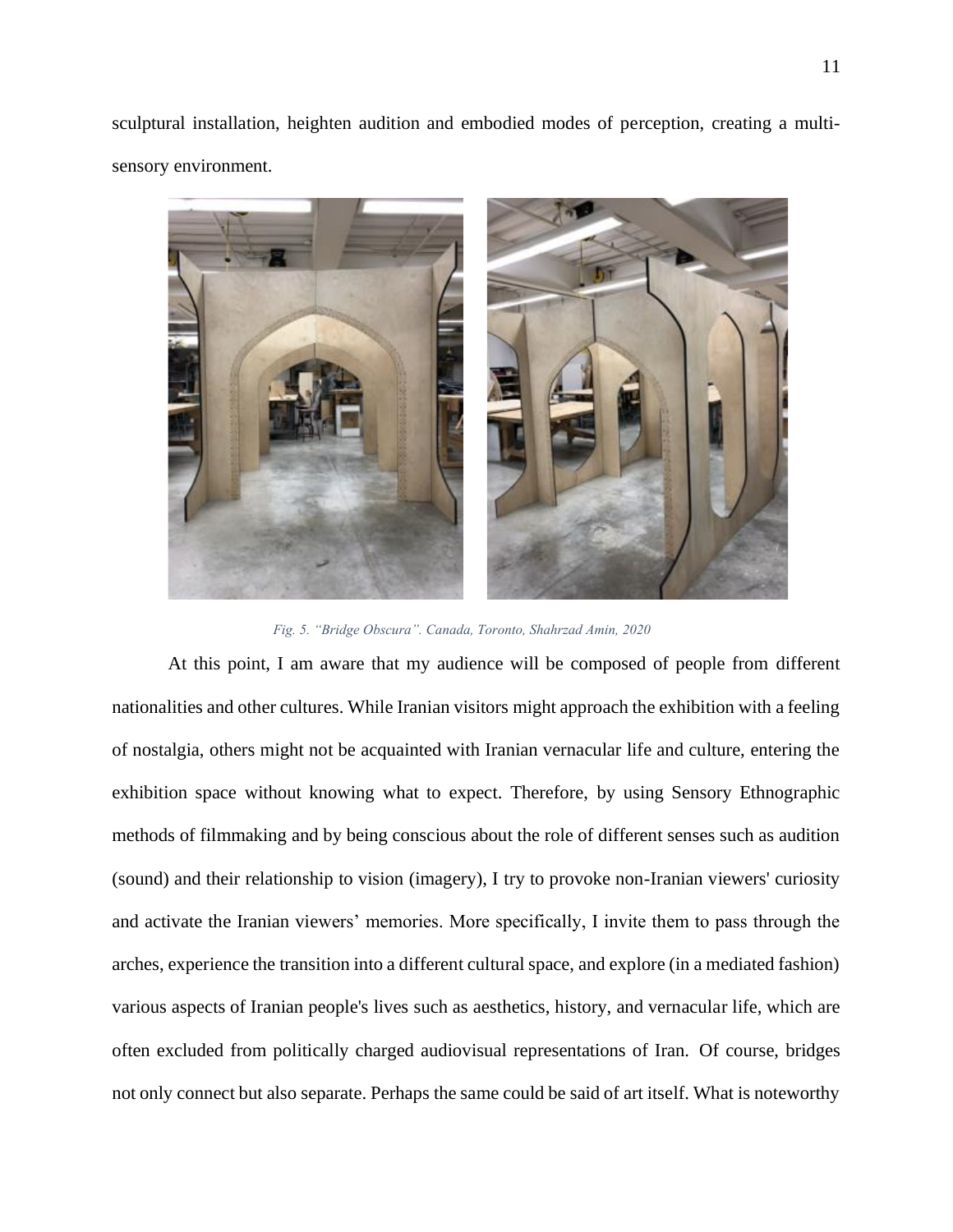in the design of Allah Verdikhan and Khaju bridges is that the walls on both sides tend to obstruct the visibility of the river and allow only particular framed views. My installation, with its framed video projection, recalls this simultaneous sense of openness and containment. While it invites the visitors to connect with another place and culture through engagement with the mediated bridge, they become aware that such a connection is not possible literally, only metaphorically. Any mediation, reconstructing a located reality in a gallery space, practically dis-locates its situated cultural site (with all its rich life). My exhibition, too, translates the everyday life in Isfahan into a context, in which we are \*not\* on a bridge; the bridge is no longer functional, and its vernacular uses and experiences are represented via video and recorded sound. One can interpret such translation or dislocation as a failure or limitation. Sound and installation artist Yolanda Harris addresses this problem in her scholarly writing; she states that recording sounds from a location and replaying them in another location is a paradoxical thing. On one hand, practices like this, labeled as "field recordings," are interpreted as giving the viewers a heightened sense of presentness in a location. Yet on the other hand, this presentness is only allowed through dislocation or through severing the sounds from their sited realities/otherness. The presentness, then, comes from not the illusion of being in the sounds' site of origin, but from the fact that the recording enables an "acute awareness of embodied location" (Harris 13). This is the sense, in which I view the dislocation in my exhibition not as a failure or limitation, but as a kind of recontextualization that encourages embodied engagements with another culture.

Humans are social creatures; connectivity plays a crucial role in our lives. To understand different people and cultures, we can look at their social connections. Isolationism and loneliness, on the other hand, are among the biggest fears for individuals as well as societies. This is why they get used as punishments and methods of deterrence. For example, for punishing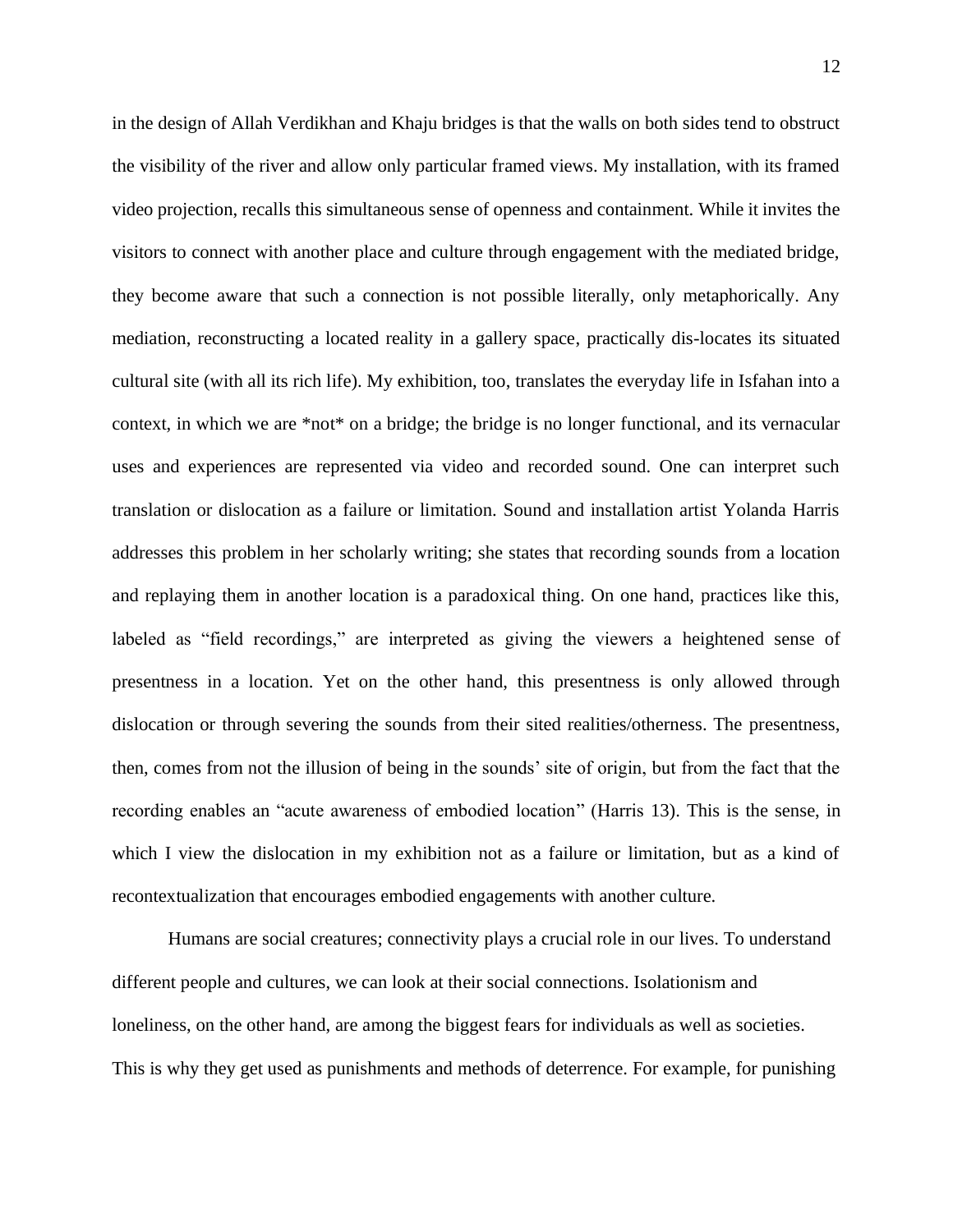criminals, the justice system excludes them from the rest of society and keeps them in jails. While most criminals are allowed limited connections with others in that setting, those who are deemed the most threatening to society (sometimes based on their ideas), are given solitary confinement, taking the measures of isolation to the extreme. Yet, extreme kinds of isolationism are not just for individuals; as in the case of countries like Iran, entire populations or groups can be isolated in this way. Sanctions on developing countries by developed nations make them socially and politically immobilized and disconnected from the rest of the world. Political and economic isolationism can impose fear and constant struggle on the people of those countries and have a wide range of negative consequences. Misperceptions, oppression from local regimes and negative representations from the rest of the world, being forced into exile from one's homeland, and othering and alienation in other countries are some of the consequences of the sanctions.

I believe that isolationism puts cultural burdens on innocent people. It hinders people from traveling and forming connections with the rest of the world, for example. Limitations on travel are a common strategy in foreign policy-making yet their effectiveness as a political deterrent is questionable. Encouraging interactions between different nations is a better tool against political divides in my opinion. For me the desire for connectivity became more urgent after my displacement from Iran to Canada. I realized after the immigration from the land of arches and arch bridges my craving of connecting my country to my new home and even to the world increased significantly. I started to look for pieces of my hometown and value every single object that reminded me of it, trying to convince myself that I can ultimately find something to connect me to my culture. Out of this came the identification of the arched bridges, which became the starting point of this installation's journey.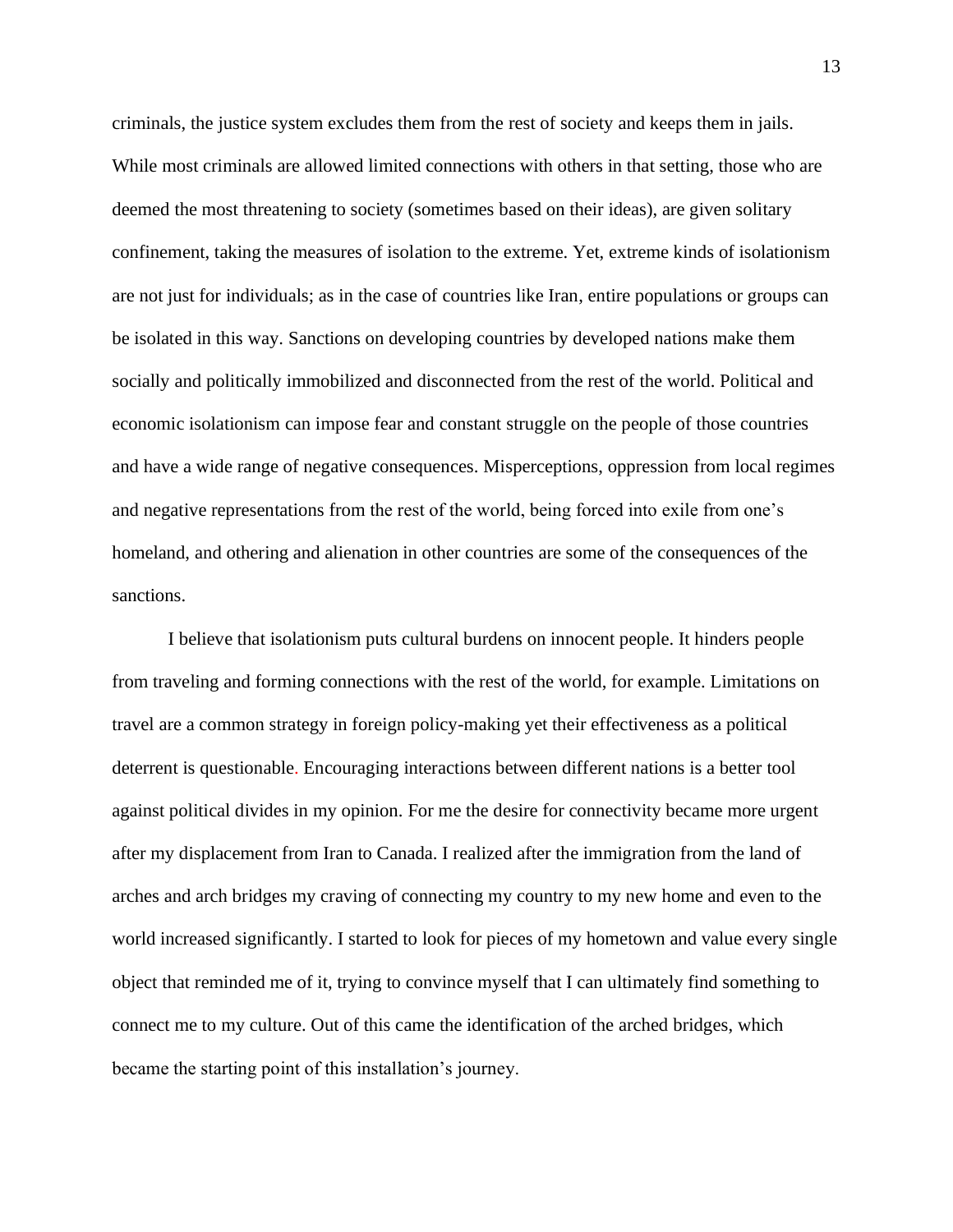#### <span id="page-14-0"></span>1.2 The Process and Artistic Influences

#### <span id="page-14-1"></span>Sculpture:

In recent years a number of contemporary and internationally acclaimed artists have engaged with the figure of the bridge; these include Lorenzo Quinn, Krzysztof Wodiczko, and Sia Armajani. My approach to the sculptural part of this installation is informed by their artworks. Some of their works speak to how the arch bridge, and alternatively the arch, has created a powerful symbol and material vessel for conveying diverse metaphorical meanings. For example, Lorenzo Quinn's monumental sculpture created for the 2019 Venice Biennale, "Building Bridges," includes six pairs of hands joining to form arches, in order to represent universal values such as friendship, hope, and love (Quinn). By doing this project, Quinn tries to symbolize that people can bridge cultures if they conquer their differences. The bridge acts as a cultural referent, due to the significance of Venice's bridges in history, bringing to mind Italy's once [and continued] important status as a center for trade, arts, and architecture. In my exhibition, I draw upon the historical and cultural significance of Isfahan's bridges, using them as cultural referents in a similar manner. The laser-engraved stamp motif ornamenting the first arch in my installation is inspired by the tilework of Grate Mosque or Jameh Mosque of Isfahan (see figure 6). Jameh Mosque is one of the oldest historical religious monuments in Iran. It presents a collection of decorative architectural patterns and is a product of the evolution of mosque architecture from the 8th (the pre-Islamic period) through the 20th centuries (UNESCO). The glazed tilework decoration of this significant structure was created more than five hundred years ago (in the Safavid era). Nowadays, lots of artisans in Iran benefit from the patterns found in Jameh Mosque to decorate handicrafts such as handmade fabrics, cloths, carpets, rugs, utensils, reliefs, tiles, etc. In my work, I have utilized two of these patterns to draw the viewers'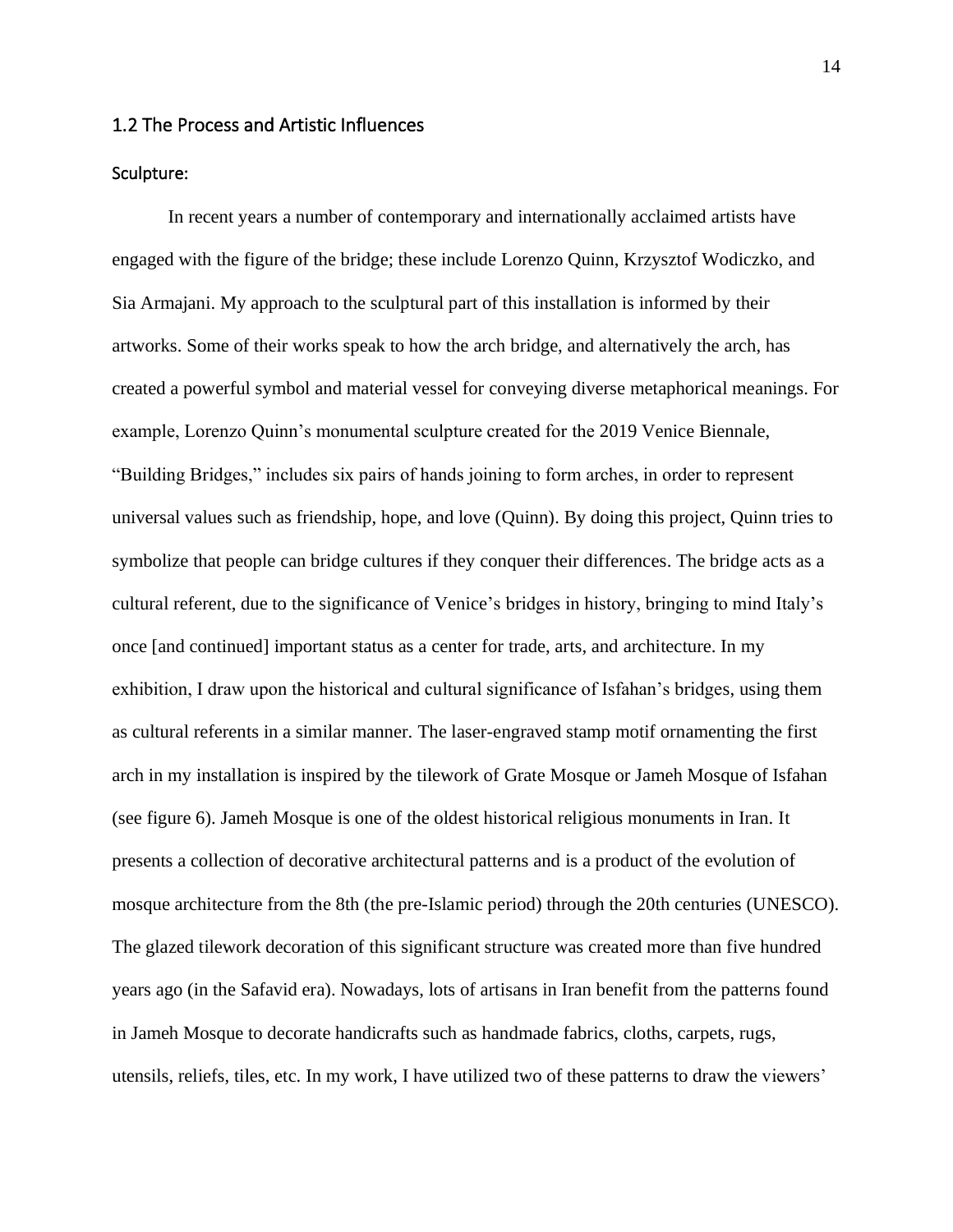attention to the interaction between the artworks, architecture, and society. The patterns serve as cultural referents, much like the bridges of Isfahan. In order to create the motif, I created a composite image, joining two different ancient Iranian patterns (geometric and branching plant forms) to symbolize the connectivity between different visual representations as well as between the past and the present. I designed the block-printed geometric and non-geometric shapes first on paper, and then transferred the designs to a computer to make them ready for laser cutting (see figure 6). The choice of woodblock printing reflects my desire to highlight its respected status as one of the oldest crafts of ancient Iran. This type of print is commonly used to design fabrics and cloths today, in continuation of a long tradition in the country.



*Fig. 6. "Block-Printed patterns". Canada, Toronto, Shahrzad Amin, 2020*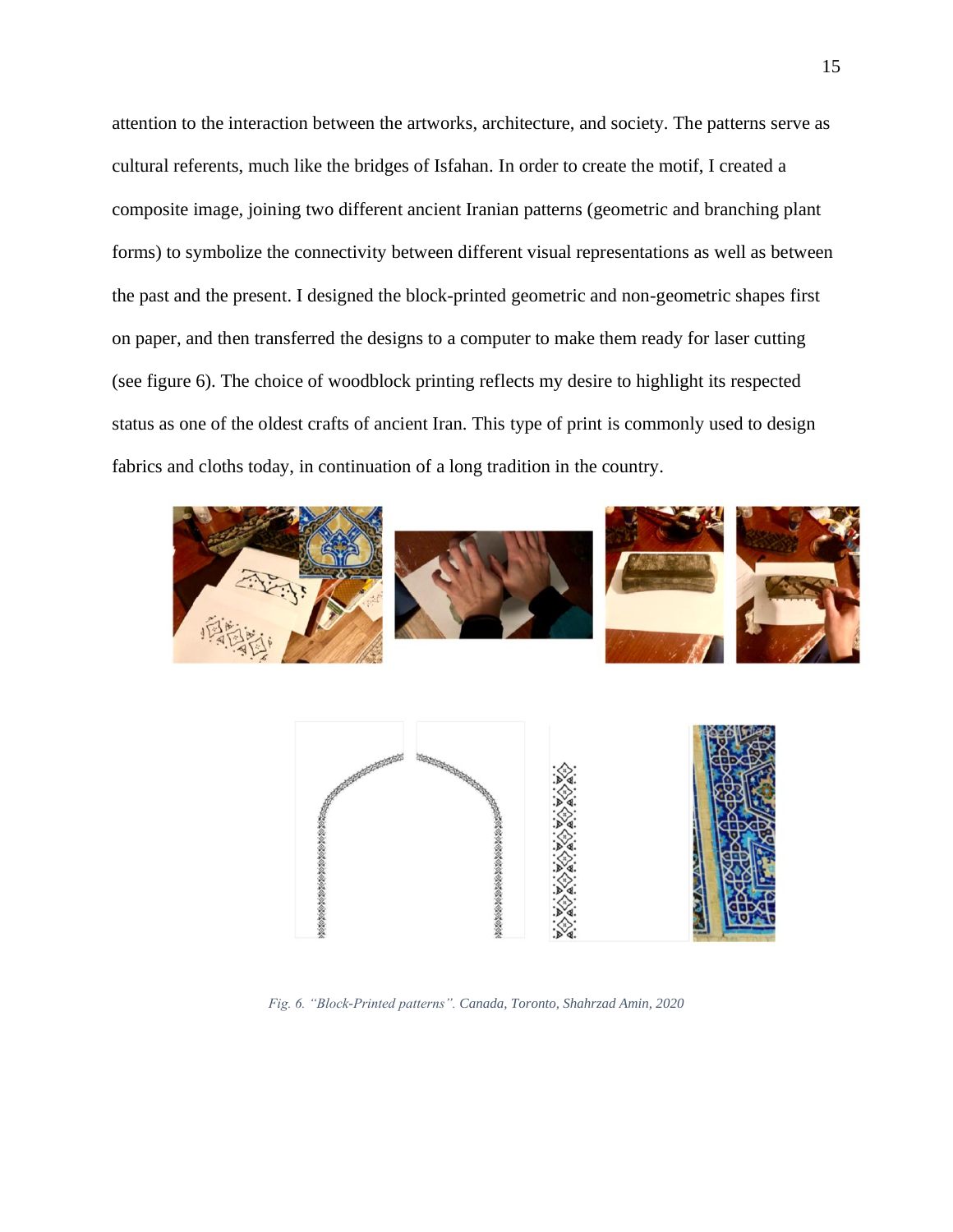Like Lorenzo, I believe in the power of cultural referents in connecting people, since history and culture remind us of the links that were once there and have been severed due to various factors. Yet, it is worth noting that Lorenzo's public sculpture in Venice biennale presents the connectivity through a universal message, of unity and oneness. While I have my own reservations about the whiteness of the hands and its implications for the people of colour, the installation has still informed my exhibition by allowing me to think about the physical and metaphorical force of the bridge figure (see figure 7).



 *Fig. 7. "Building Bridges". Venice, Italy, Lorenzo Quinn, 2019*

Polish artist Krzysztof Wodiczko's exhibition "Guests," initially installed in the Polish Pavilion of the 53rd Venice Biennale, does not feature sculpture, yet it projects shadowy images of immigrants and refugees onto the walls, creating the illusion of people going about their daily activities in imaginary arch-shaped windows. The work draws attention to the ways in which immigrants and refugees are isolated from society, critiquing their exclusion from the sights and minds of the developed world. Wodiczko's "Guests" forms a parallel and inspiration for my own installation in that it highlights how public spaces often become spaces of suspicion for host nations' hypocritical fears against immigrants and refugees as an imaginary Other (see figure 8).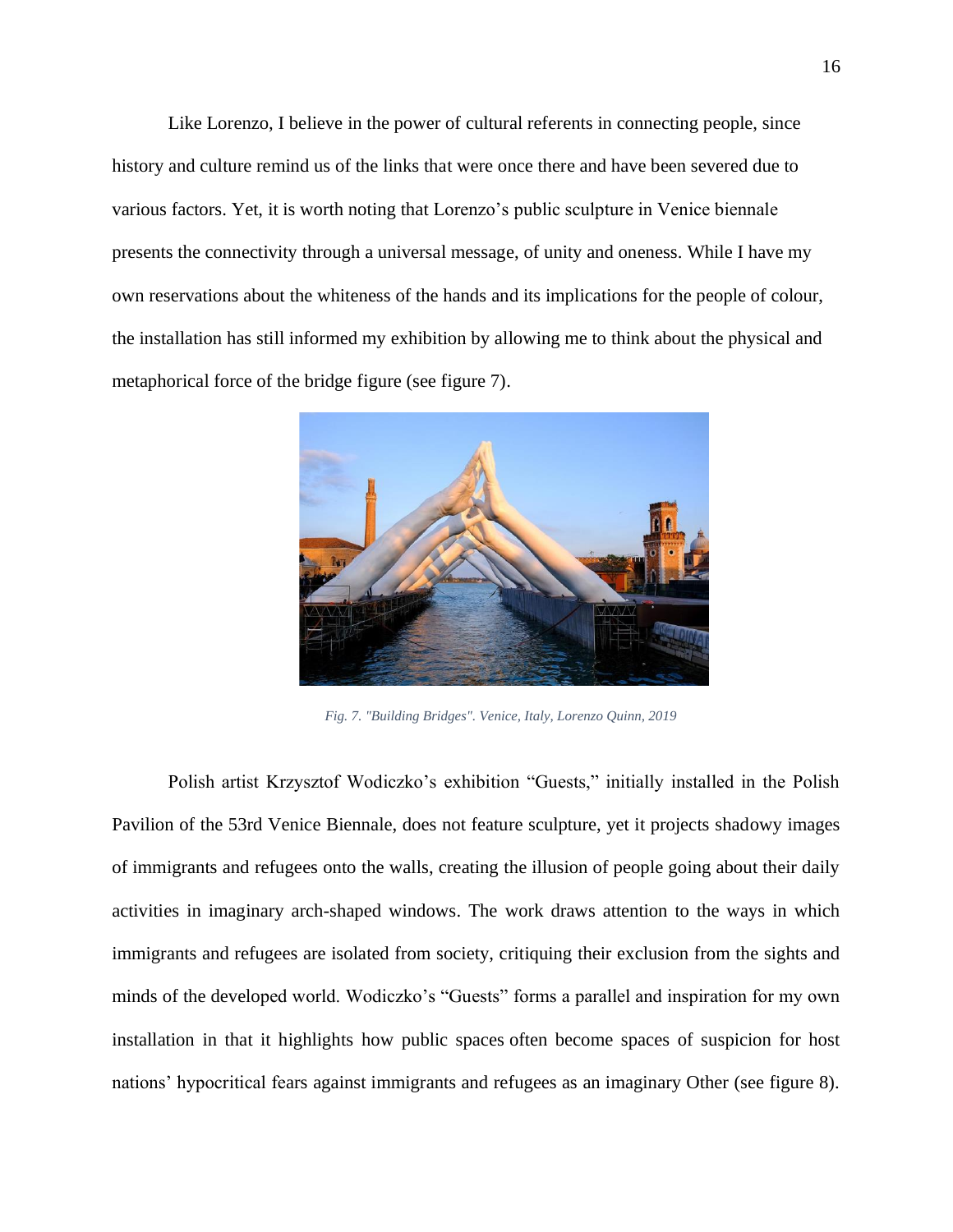The multisensory space that "Bridge Obscura" creates, works against this kind of atmosphere however, drawing attention away from suspicion and fear toward curiosity and connection. My exhibition is also inspired by the incorporation of video projection in Wodiczko's work; the monochrome and ghostly projection creates a cinema obscura kind of look, raising curiosity. In giving my exhibition the title of "bridge obscura," I had a similar effect in mind, with the video and sound components adding an air of liveness/presentness to the sculpture that makes the visitor aware (and excited about the mystery) of everyday life in another location. Unlike in Wodiczko's projection, however, the subjects in my slow-motion footage are clearly identifiable, colourful, and vividly portrayed to reduce the sense of otherness, often ascribed to the Iranian people in media representations. The footage presents vignettes and snippets from Iranian vernacular life, fashion (especially in terms of the style of dresses that are displayed), and language.

One of the most significant differences between my installation and Wodiczko's work is in its affective address to the visitors. In Wodiczko's work, the sounds and silhouettes of immigrants, who do not usually have a voice and proper visibility in host nations, are presented in a way that creates an uncomfortable or critical space for the visitors. In contrast, my show evokes comfort, in order to establish an intimate relationship to place through listening and watching.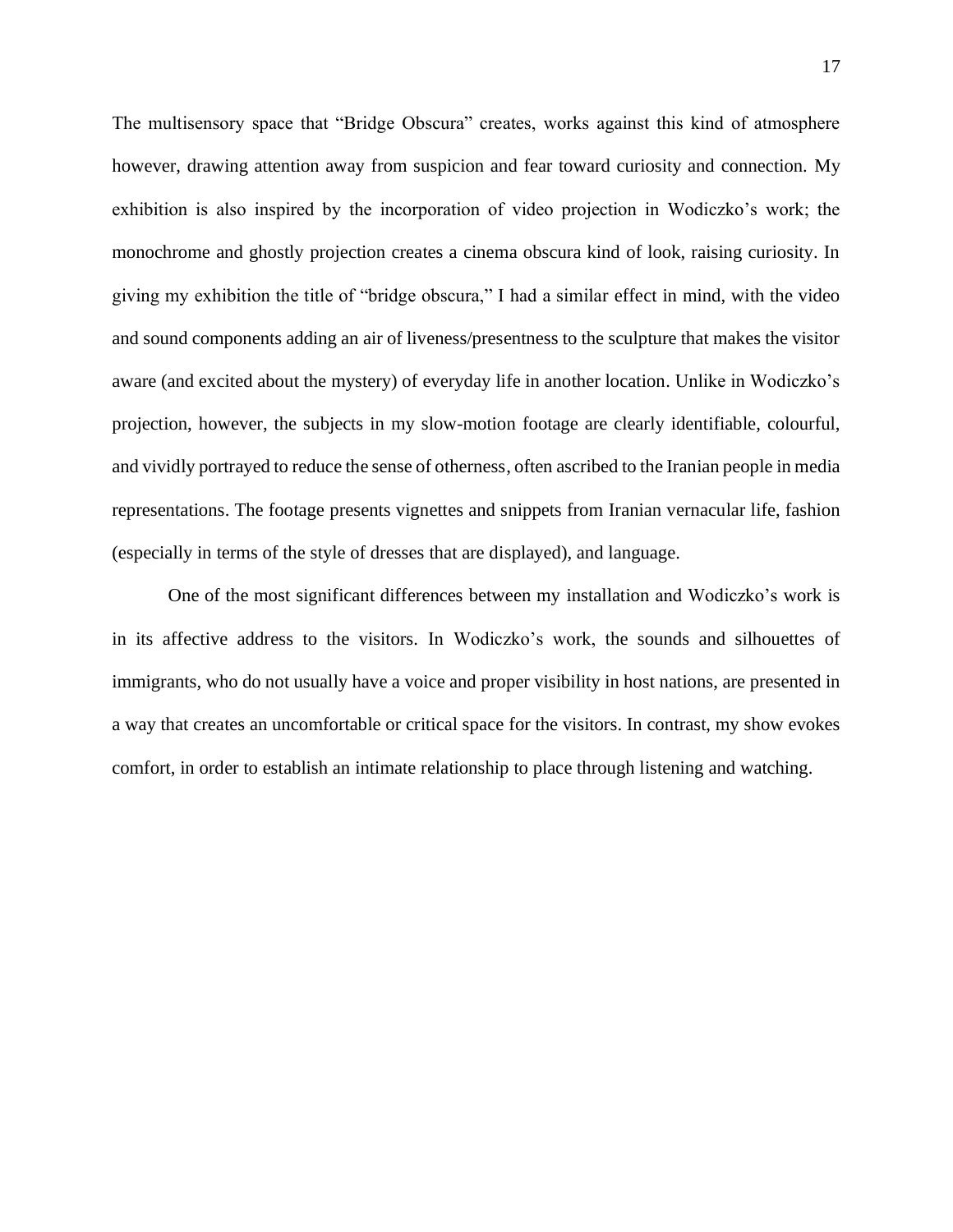

*Fig. 8. "Guests". Liverpool, England, Krzysztof Wodiczko, 2009, Photo: Jon Barraclough*

The strongest parallel with my own work is that of Sia Armajani, who is an internationally known sculptor, born in Iran and based in Minneapolis. He engages with common architectural forms, such as house and bridge, in a poetic way that lets us view them in a different light. By creating installations that feature bridges (one of his sources of inspiration has notably been Khaju bridge), Armajani aims to open up a conversation about what is in front of us and what is behind, spatially, temporally, and metaphorically. For example, in his work "Bridge Over Tree," the bridge does not connect two points; rather, Armajani uses it to transfer a poetic and political message to the viewer. In the context of this particular work, the message relates to the Vietnam war and the xenophobic fears developed among Americans against the Vietnamese (seen as Other due to racial differences and the specter of communism) during that epoch. The installation was created initially in 1970, and has been restaged in 2019, to urge visitors to start a conversation about political divides as they pass over the bridge (see figure 9). Armajani creates his artworks based on his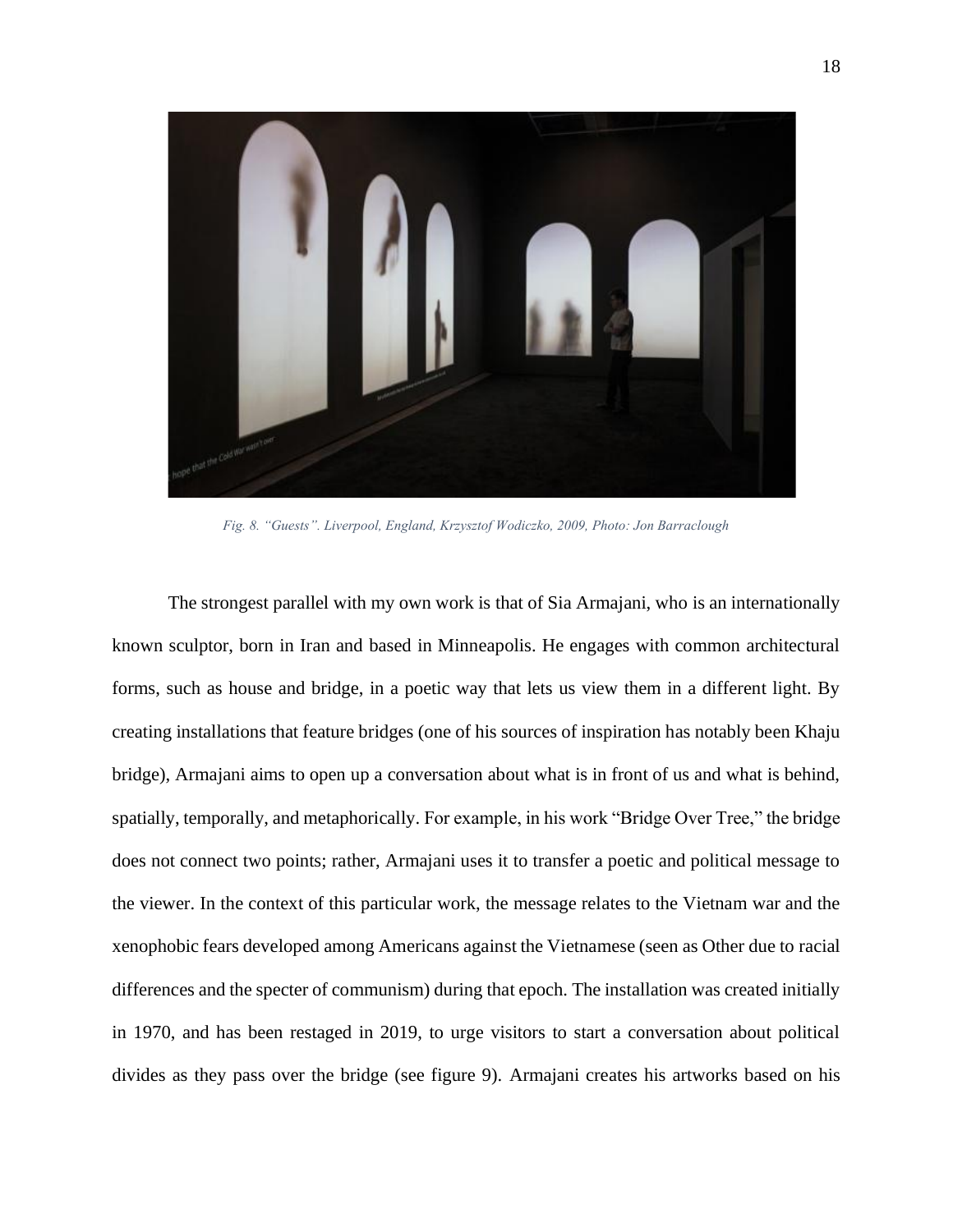experiences as an immigrant artist in exile, reflecting on the role of art in American society. My desire for creating "Bridge Obscura" originated from a similar experience, that of an artist who left her country and is questioning her place in Canada. However, by recreating the figure of the bridge as a form that raises questions about connections and divides between cultures, my exhibition reflects an exilic sensibility in its affective tone rather than through a direct political commentary.



*Fig. 9. "Bridge Over Tree". New York, USA, Sia Armajani, 2019, Photo: Timothy Schenck*

In another work, "Limit Bridge III," Armajani places a wall in the middle of a bridge, which makes it impassable (see figure 10). I believe Armajani's intention in creating this sculpture was to question the meaning of the bridge when it is stripped off its functional purpose. The wall in the middle of the bridge might be interpreted as making a reference to the artist's experiences of being in exile or in a new country that he does not immediately fit in. It can also be taken as visualizing the obsession of the contemporary world with creating borders between people. In these two works, Armajani challenges our assumptions about what a bridge does. The arch bridge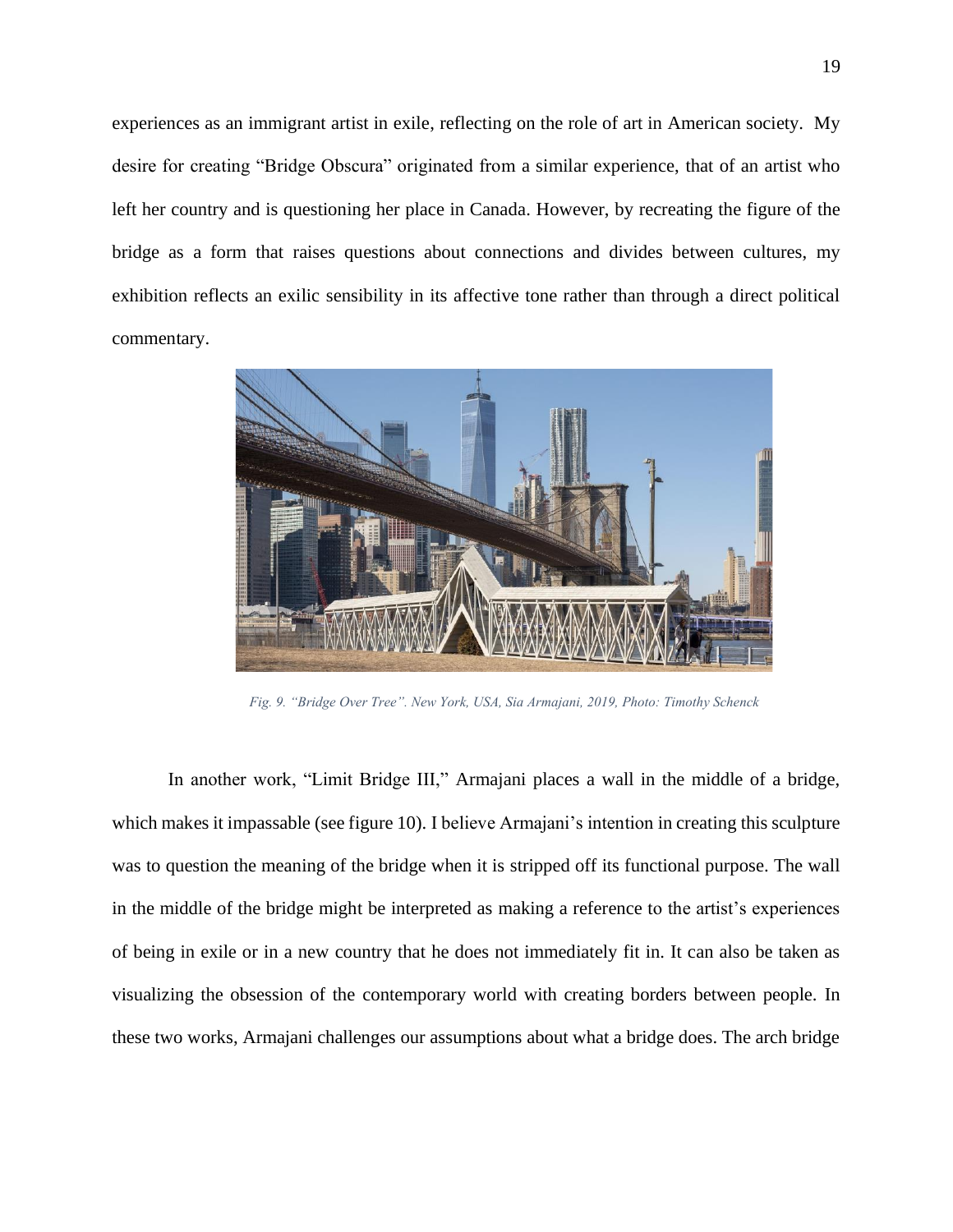that leads to a wall in my installation invokes a similar space: marked with physical impassibility yet calling for an imaginary passage between memories, sensations, and cultures.



*Fig. 10. "Limit Bridge III", USA, Sia Armajani, 1972-1978*

While Isfahan bridges are predominantly made of bricks and stones, the three arches of "Bridge Obscura" are built from local plywood. I have opted for working with local plywood for three reasons: 1) to invoke in the visitors' minds a sense of physical transition between Canada and Iran by presenting a material that is common to Ontario and Canada in a whole new context 2) to give the vernacular life in Iran a familiar texture and touch, by including in the installation something familiar to the visitors, and 3) to remind the visitor that connectivity between cultures can only be possible through a blending of memories, senses, social histories, and materials.

#### <span id="page-20-0"></span>Video:

The video projected on the wall features footage that I shot in Iran (on Khaju and Allahverdi Khan bridges between December 20-21, 2019), with the aid of a videographer friend, Ali Reza Abab. We used a Canon 5D Mark IV camera, with 24-70 and 70-200 Canon lenses and a tripod. Since I hadn't used video and audio in sculptural installations before, I experimented with multiple styles of filming (including the capture of slow motion, time lapse, and real time imagery) and lenses. To inform my choices, I had researched sensory ethnographic methods of filmmaking (in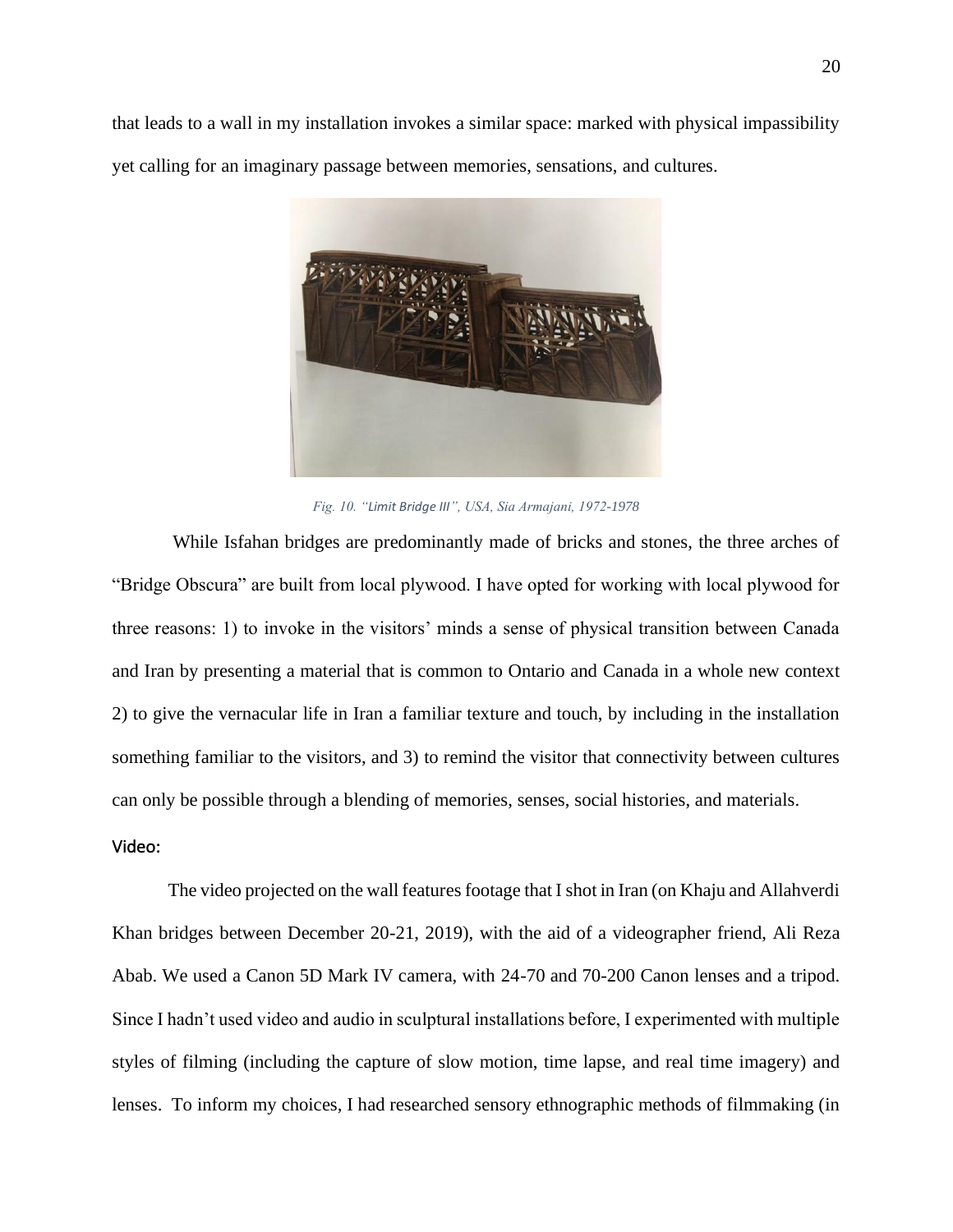the style of the works of Harvard's Sensory Ethnography Lab), with the intention of generating multisensory material. Acclaimed for documentaries such as *Leviathan* (2012) and *Sweetgrass* (2009), SEL's films often use experimental camera equipment (including go pros and mobile devices) and techniques. Inspired by *Leviathan*'s use of placing viewfinder-less go pro cameras on the bodies of fishermen, the documentary's subjects, to capture their everyday activities in an embodied fashion, I also experimented with capturing embodied footage. For this, I asked a sixteen-year-old girl I spotted skating on the Naqsh-e Jahan Square prior to filming to accompany me on the two bridges. There, she accepted to take my cell phone with her and skate with the camera of the phone turned on for video capture. She was quite excited to be a part of the process and ended up diversifying her bodily movements, to see what kind of imagery would emerge from a skater's embodied point of view. The final video in the installation includes shots from her footage (with her permission) to give agency to the everyday inhabitants of Isfahan's bridges (and the vehicles/technologies they use) and to make the imagery multi-perspectival. I made the decision to go with the slow-motion footage in the end, to invoke an aesthetic reminiscent of British artist James Nares, who uses high-speed cameras (at times attached to sport-utility vehicles to invoke the travelling actuality film tradition, as exemplified in pre-classical films such as the Miles Brothers' *Trip Down Market Street Before the Fire*) to capture slow motion (cruising) videos of street life in New York (Polednik 122). His 2009 film *Street* is especially poignant, since its slow-motion imagery is coupled with occasional travelling shots to evoke (in his own words) "the dreamlike impression of floating through a city full of people frozen in time, caught 'Pompeii' like, at a particular moment of thought, expression, or activity"; it also searches "for nuance, rather than for particular events of extreme dramatic interest" by "focusing on the ordinary and the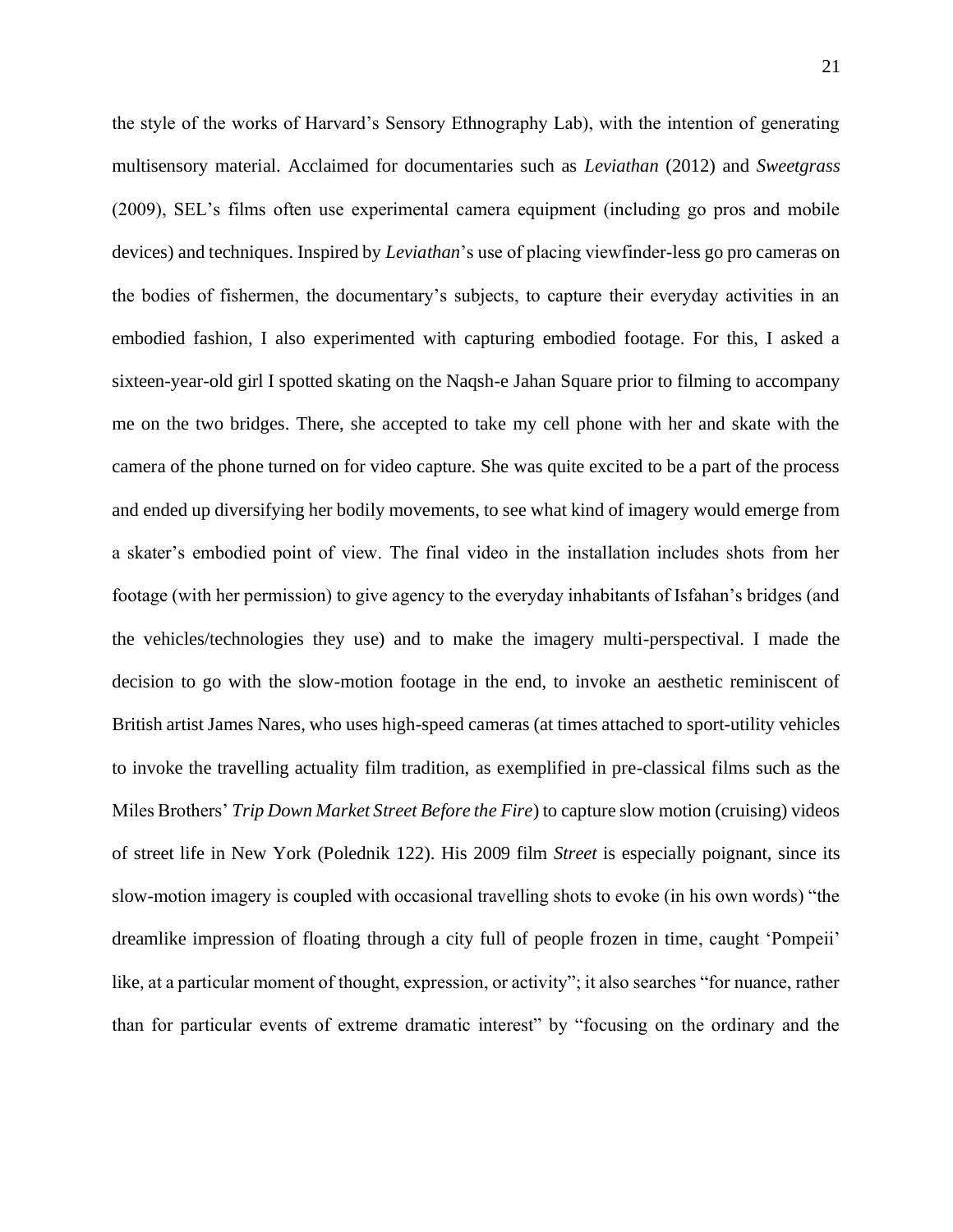everyday" (Polednik 117). The footage shot from a skater's point-of-view in my video also reflects a similar interest in travelling actuality films that Nares' documentary draws from.

#### <span id="page-22-0"></span>Sound recording:

I made separate visits to the two bridges and used Zoom Recorder H4n Pro to record sounds of targeted subjects and objects, as well as the general ambiance. The soundtrack that is laid under the video does not contain sync sound; instead, what the visitor hears is an acoustic ecology that I created, mixing ambient sounds such as those of birds; water; people walking, clapping, dancing, and singing; corn roasted on the fire by vendors; bicycles and motorcycles, various instruments played by street performers, etc. My decision to give sound special attention and its own space is influenced by Harvard Sensory Ethnography (SEL) Lab affiliate Ernst Karel's rich soundtracks (heard in documentaries like *Leviathan*, which are often celebrated for making sound prominent in ethnographic and observational filmmaking (Karel). Joshua Bonnetta and SEL graduate J. P. Sniadecki's *El Mar La Mar* also has a powerful editorial approach that gives sound and image equal weight in giving the viewer an immersive access to the realities the film depicts, on the Mexico-US migrant trail across the Sonoran Desert. Both of these films have given me ideas about how to pay attention to the "sonic ecology" of the bridges (Kara and Thain 186).

#### <span id="page-22-1"></span>Projection mapping:

In order to incorporate the video footage into the installation, I investigated into the use of PMC (projection Mapping central), a website that provides a community resource for projection and video mapping, to learn about different mapping strategies. I also drew from the experiences gained while assisting OCAD's Artist-in-Residence Vanessa Dion Fletcher, a Lenape and Potawatomi artist, with installing her collaboratory multimedia exhibition for Nuit Blanche and a solo exhibition *Curiosity and Quillwork* at Ada Sleight Gallery, as part of my placement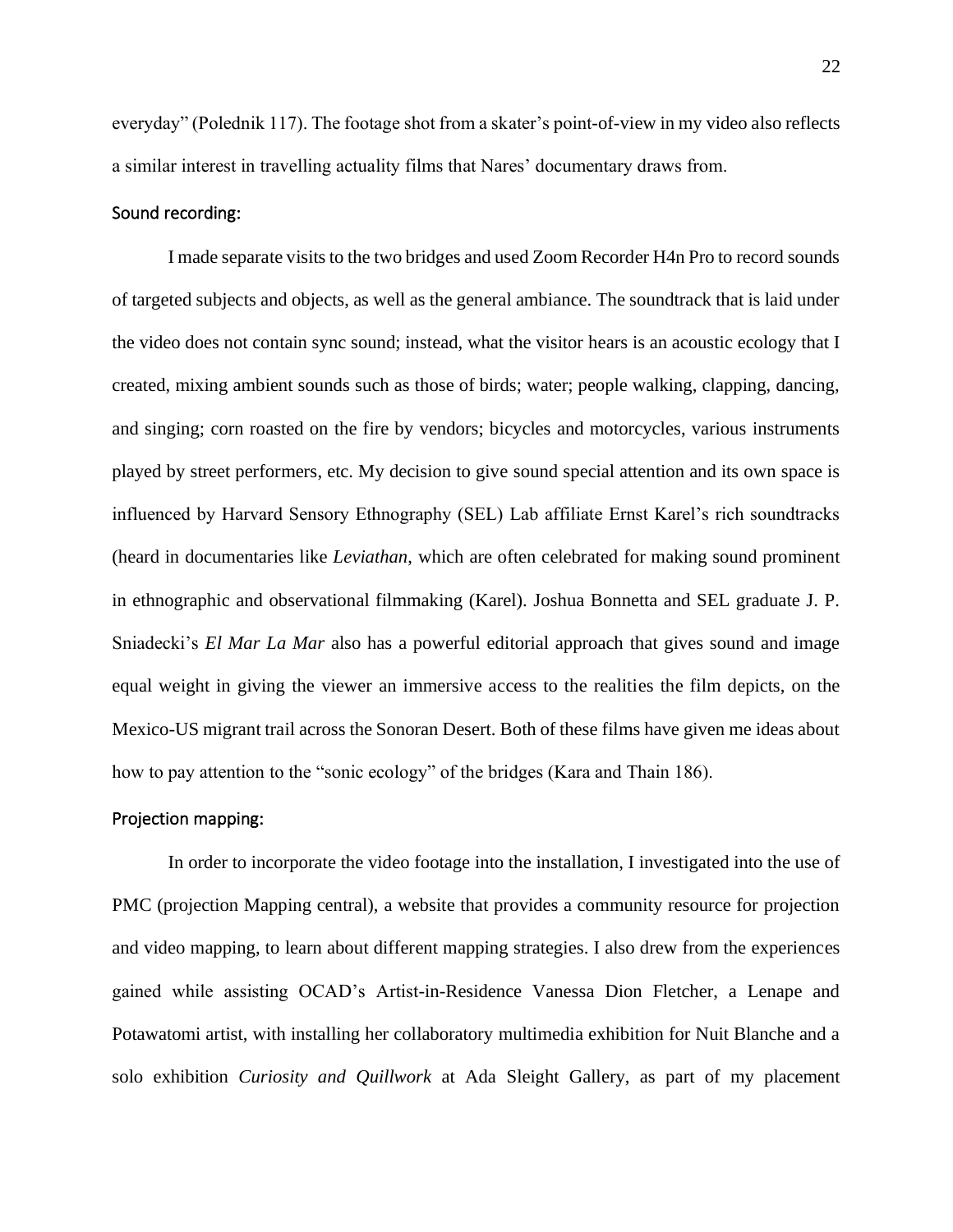requirement in the Experiential Learning Placement Program at OCAD. Her collaborative exhibition, with other Indigenous artists Aylan Couchie, Jason Baerg, and Logan MacDonald, especially presented a great learning opportunity for me, for experimenting with projection mapping. Titled *Listen to the Land*, the Nuit Blanche installation featured a projection cast upon a heritage structure at Fort York, using performance, projection, sound, and Max/MSP/jitter. For this project, each artist contributed a different approach. Dion Fletcher's contributions engaged with her relationship to the land, symbolism, and pattern making.

In my work, inspired by traditional Islamic art, I use a combination of historical architectural elements such as arches and combine them with videos and sounds to create an influential space for the viewers. There are some connections between my work and Dion Fletcher's creations, which utilize new media and incorporate them into historical architectural forms or heritage structures in order to visualize the importance of cultures, places, and memories in a contemporary manner. I feel fortunate for having had the opportunity to learn from Dion Fletcher in this regard and am most grateful for her generous guidance.

#### <span id="page-23-0"></span>LITERATURE REVIEW:

#### <span id="page-23-1"></span>2.1 Cultural Anthropology

"The human being is the bordering creature who has no border."

#### George Simmel, "Bridge and Door"

In his 1909 article "Bridge and Door," sociologist George Simmel states: "Path-building, one could say, is a specifically human achievement [...]. This achievement reaches its zenith in the construction of a bridge" (Simmel 6). What draws Simmel to the figure of the bridge is the way it speaks to humanity's tendencies of building connections and separations between distinct realities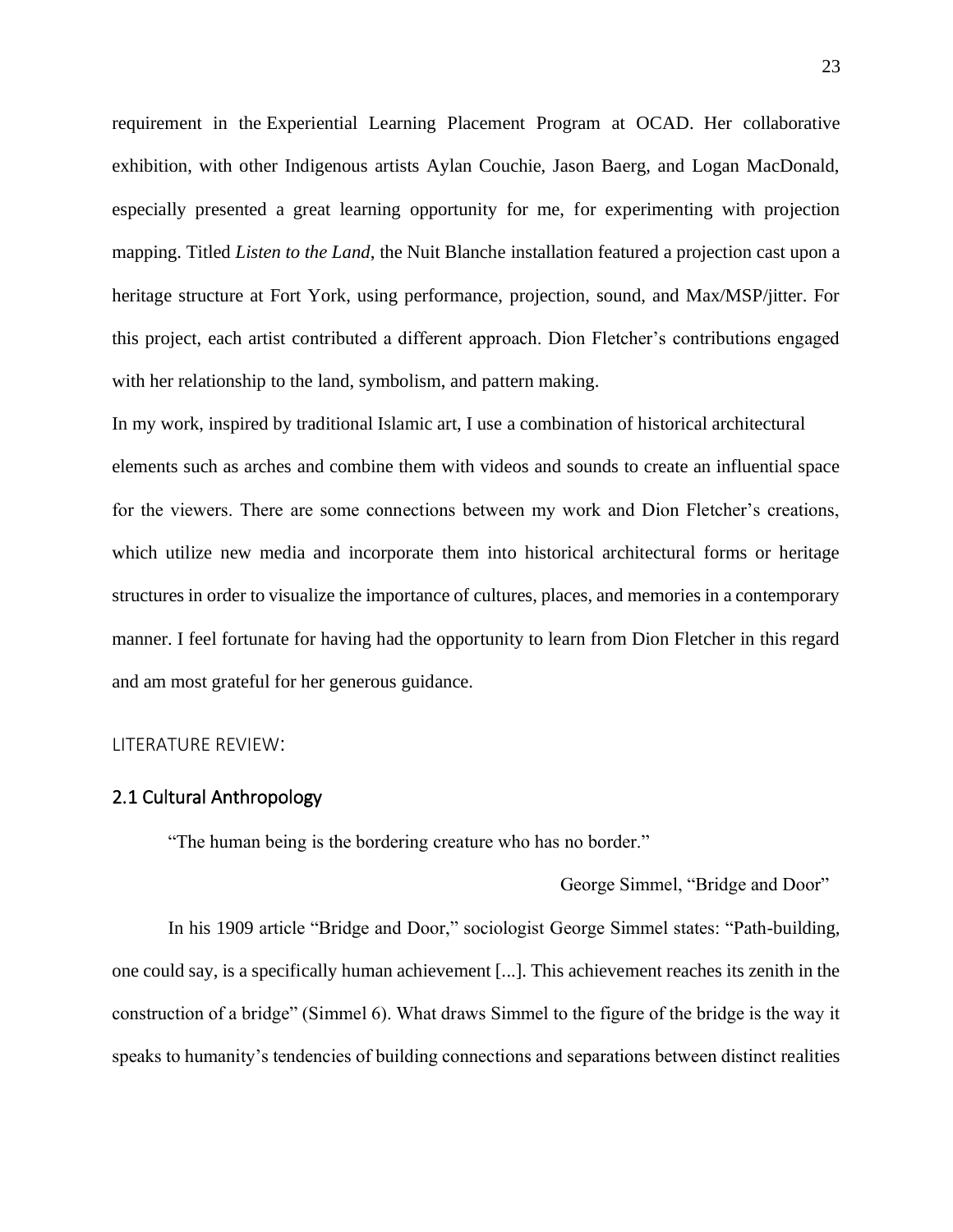such as individuals, nature, landscape, and culture. These two tendencies go hand-in-hand, presupposing one another:

Only to humanity, in contrast to nature, has the right to connect and separate been granted, and in the distinctive manner that one of these activities is always the presupposition of the other. By choosing two items from the undisturbed store of natural things in order to designate them as 'separate', we have already related them to one another in our consciousness, we have emphasized these two together against whatever lies between them (Simmel 5).

When a bridge connects two banks of a river, for example, it makes us notice the simultaneity of connectedness and separation: first, we become aware of the spatial separation between the two sides (as Simmel argues, they don't just appear apart but also separated), and second, we imagine the separation as something that can be overcome by both our imagination and the materiality that stands before us. In this manner, the bridge becomes a visual symbol of "the correlation of separateness and unity" (Simmel 7). While the purpose of the bridge seems to be facilitating motion, it does much more than that. The bridge also has an aesthetic value, as an image or visualization; its form is visible and lasting: "The bridge gives to the eye the same support for connecting the sides of the landscape as it does to the body for practical reality" (Simmel 6). In this aesthetic sense, its function is comparable to that of the work of art: visualizing metaphysical experience. Simmel explicitly compares bridges to artworks yet notes a difference in the following sentence: "Yet the bridge reveals its difference from the work of art, in the fact that despite its synthesis transcending nature, in the end it fits into the image of nature" (Simmel 9). Here, the difference lies in the bridge's appeal to the senses beyond the visual. While it tethers together finite matter, humans find themselves removed from the limitations of landscape or physical borders in the act of walking across the bridge. Walking connects one to the bridge through habit, which means that they are aided by sensory memory in the process. The experience makes one feel like not only moving forward but also weightless, infinite amongst the finite: "floating for a moment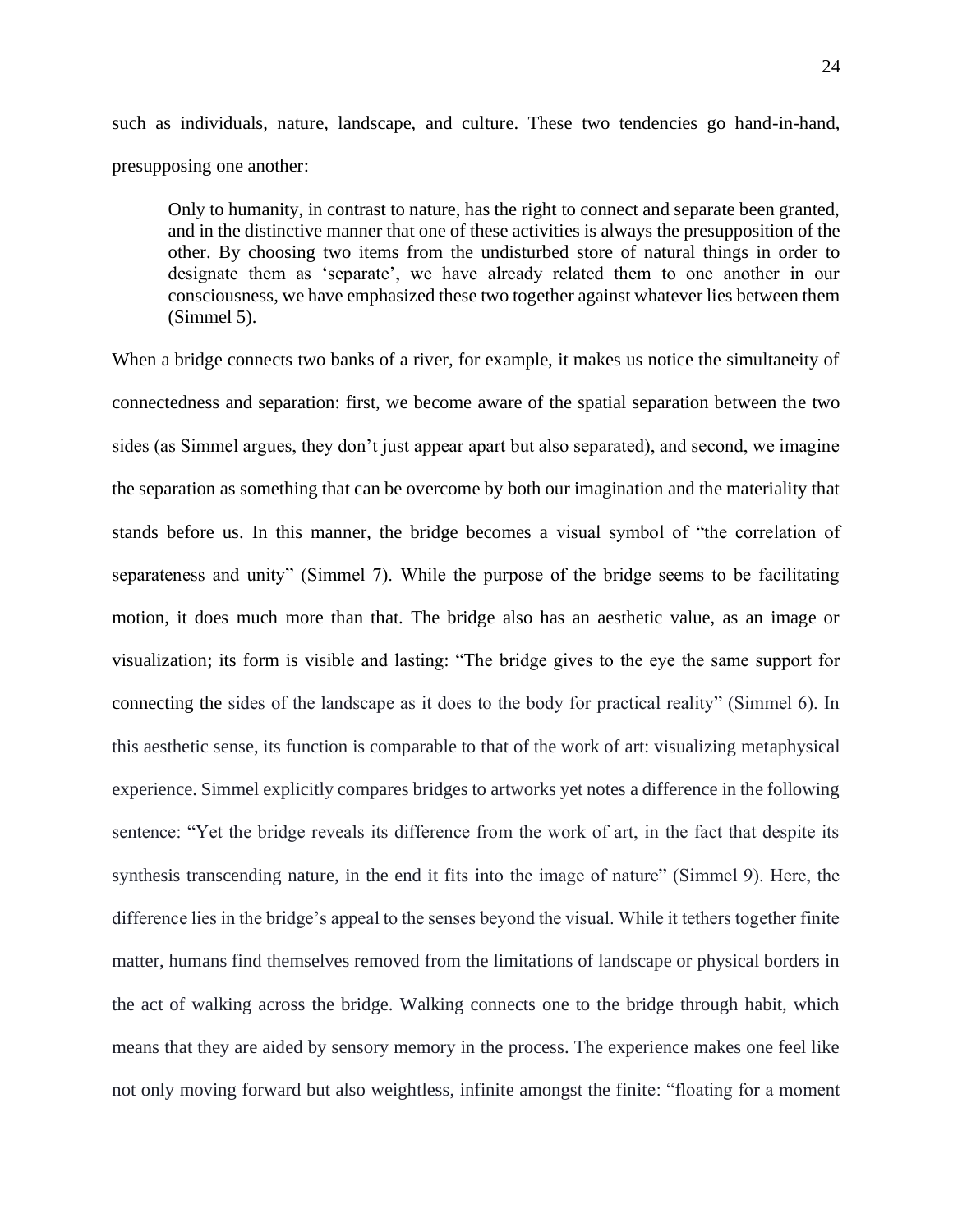between heaven and earth" (Simmel 8).<sup>1</sup> In my exhibition, the bridge materializes both in its physical, sited reality (through the video, the soundtrack, and sculptural elements' invocation of the lived experiences of Isfahan's residents) and points to a "visualization of something metaphysical", since the artwork/exhibition itself uses it to build a connection between the artist, visitors, and cultures (Simmel 9).

 Simmel's ideas regarding the bridge as an object that points to humanity's key social tendencies resonate with the field of cultural anthropology and recent scholars' call for a biographical approach to objects in order to explore their social lives. In *The Social Life of Things: Commodities in Cultural Perspective* - one of the most influential collected volumes on the topic - anthropologists Arjun Appadurai and Igor Kopytoff focus on the ways in which meanings attributed to objects get filtered through human cultural exchanges within the process of use and circulation in the past and present. Kopytoff's own chapter contribution for the book proposes asking similar questions about things and objects as one asks about people and societies, because the "life history" or "biography" of objects can give us information about people that use them, society or culture that might otherwise remain obscure (Kopytoff 67). For example, one can ask:

Where does the things come from, and who made it? What has been its career so far, and what do people consider to be an ideal career for such things? What are the recognized "ages" or periods in the thing's "life", and what are the cultural markers for them? How does the thing's use change with its age, and what happens to it when it reaches the end of its usefulness? (Kopytoff 66-67)

Searching for answers to these questions brings one to look into aesthetic, historical, and political relations in a given society or community, which are revealed in the use of the object. In proposing to approach objects biographically Kopytoff's main concern is in commodities rather than things

<sup>1</sup> It might also be worthwhile to mention Martin Heidegger's conception of the bridge in "Building Dwelling Thinking" here. Heidegger describes the bridge as an object that gathers earth and sky and landscape together into relation; bringing the banks of the river, the river itself, us and the sky above into being as elements in a relation (Heidegger).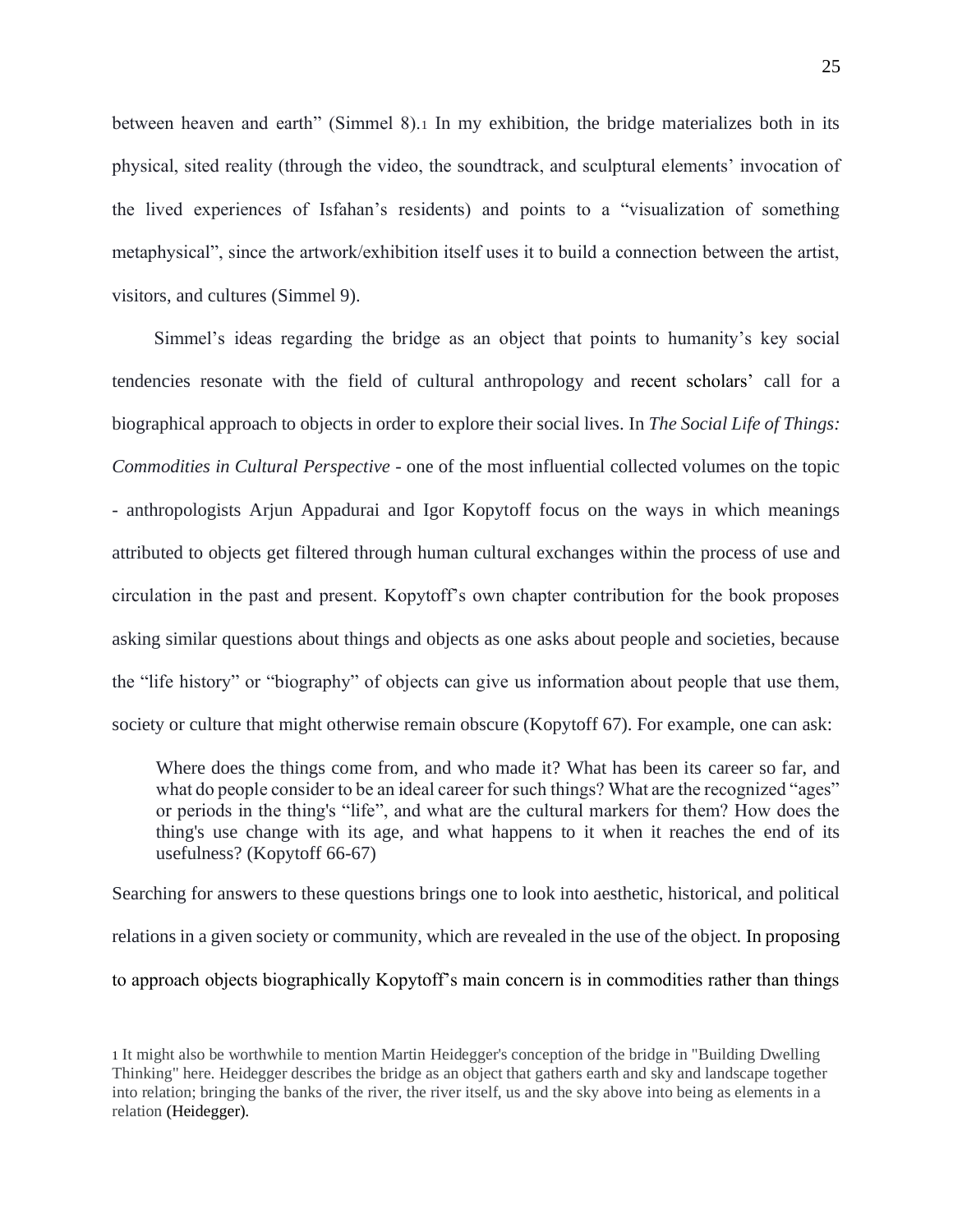like bridges that belong to the public sphere and fall outside of "the exchange sphere". However, he also engages with objects, which are "singularized." What he refers to by the category is objects that are "publicly precluded from being commoditized" and that are marked by culture as singular and sacred. This is the case for public parks, monuments, national landmarks, and art collections, etc. (Kopytoff 73-77). One can imagine the bridge figure as a singularized object in a similar sense: it resists commodification and its value stays attached to the sphere of culture rather than economy. As such, the social life of a bridge can helps us notice things about a society (life stories of different categories of people, for example) that are not easily visible at the level of economic or commoditized exchange relations.

To claim that an object has a social life, is also to suggest that it has agency. In "Agency, biography and objects," visual anthropologist Janet Hoskins argues that objects, like humans, have biographies since their meanings and functions go through a series of transformations through time and are rendered flexible through human use (Hoskins 2006). In that process of transformation, she argues, they have an impact on human relations as active agents; persons that use them are not always fully aware of the meanings and uses of the objects. Especially, when the objects in question are objects of art, people are enchanted or captivated by them, which means that their impact comes from what they *do* to the human imagination rather than their function or what they simply *are*. There's also the perspective of speculative realism / object-oriented ontology, which rejects the view that objects only have meaning in relation to our use of them and claims a mode of existence, in which objects retreat from us and withhold their full meaning, agencies, potencies, etc. (Harman, Guerilla Metaphysics: Phenomenology and the Carpentry of Things). In other words, the perspective suggests that the world of things have relations (actual or potential) outside of us. The bridges of Isfahan are good case studies in this context. They are spaces where opposites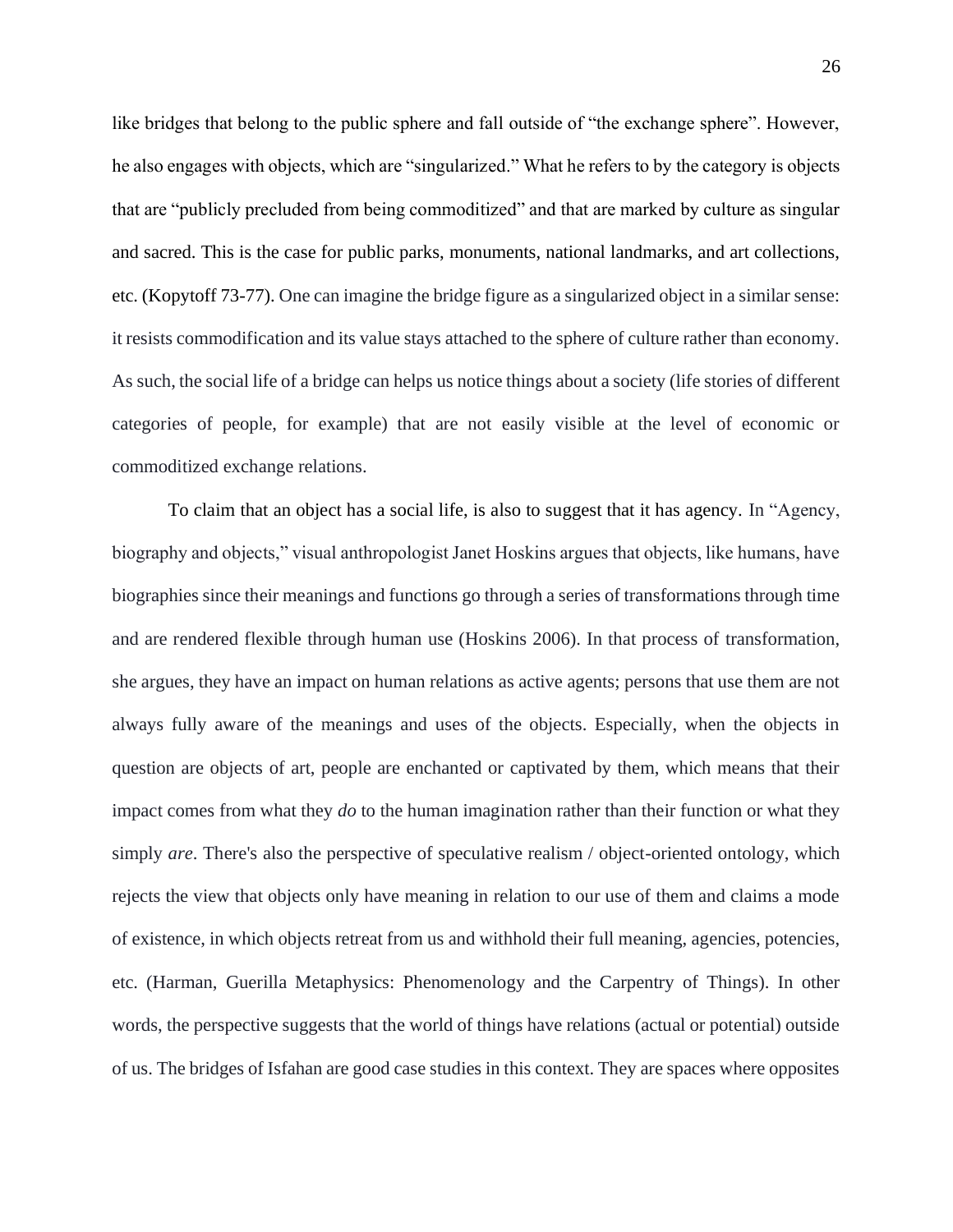meet, connect, and collide, as I mentioned earlier: young and old, traditional and modern, conservative and progressive interact with one another, sharing common ground under the arches. It is in these moments that the bridge asserts its agency and invites them to look beyond differences based on appearance, religion, political affiliation, gender, age, and economic status, by means of spatial proximity.

As a physical connector between spaces, people, and differences, then, the bridge holds the potential to serve as a strong metaphor for social links. In *Sociocultural Anthropology,* Richard Robbins, Maggie Cummings, and Karen McGarry underscore the importance of metaphor for anthropological research and understanding cultures. They state:

Metaphors are valuable tools for constructing worldviews. By directing attention to certain aspects of experience, while downplaying or ignoring others, metaphors can reinforce people's beliefs, as well as their understandings of reality, which ultimately come to be taken for granted as correct and true (Robbins, Cummings and McGarry 96).

This description of metaphor as a cultural tool notably draws from George Lakoff and Mark Johnson's seminal 1980 study *Metaphors We Live By*, which was fundamental to the establishment of metaphor theory with its attention to "the cross-cultural productivity of conceptual metaphors" (Monti 207). Lakoff and Johnson's main intervention was that metaphors help us understand the "meanings people assign to experience" and see their worldviews through a new lens (since metaphors make worldviews - what people experience in their social, economic, and/or political lives - concrete) (Robbins, Cummings and McGarry 95). When understood as such, it becomes easy to imagine why the bridge figure might act as a strong metaphor for connectivity. It can give a concrete face to abstract experiences of building connections and separations between distinct realities such as individuals, nature, landscape, and culture, which I mentioned at the beginning of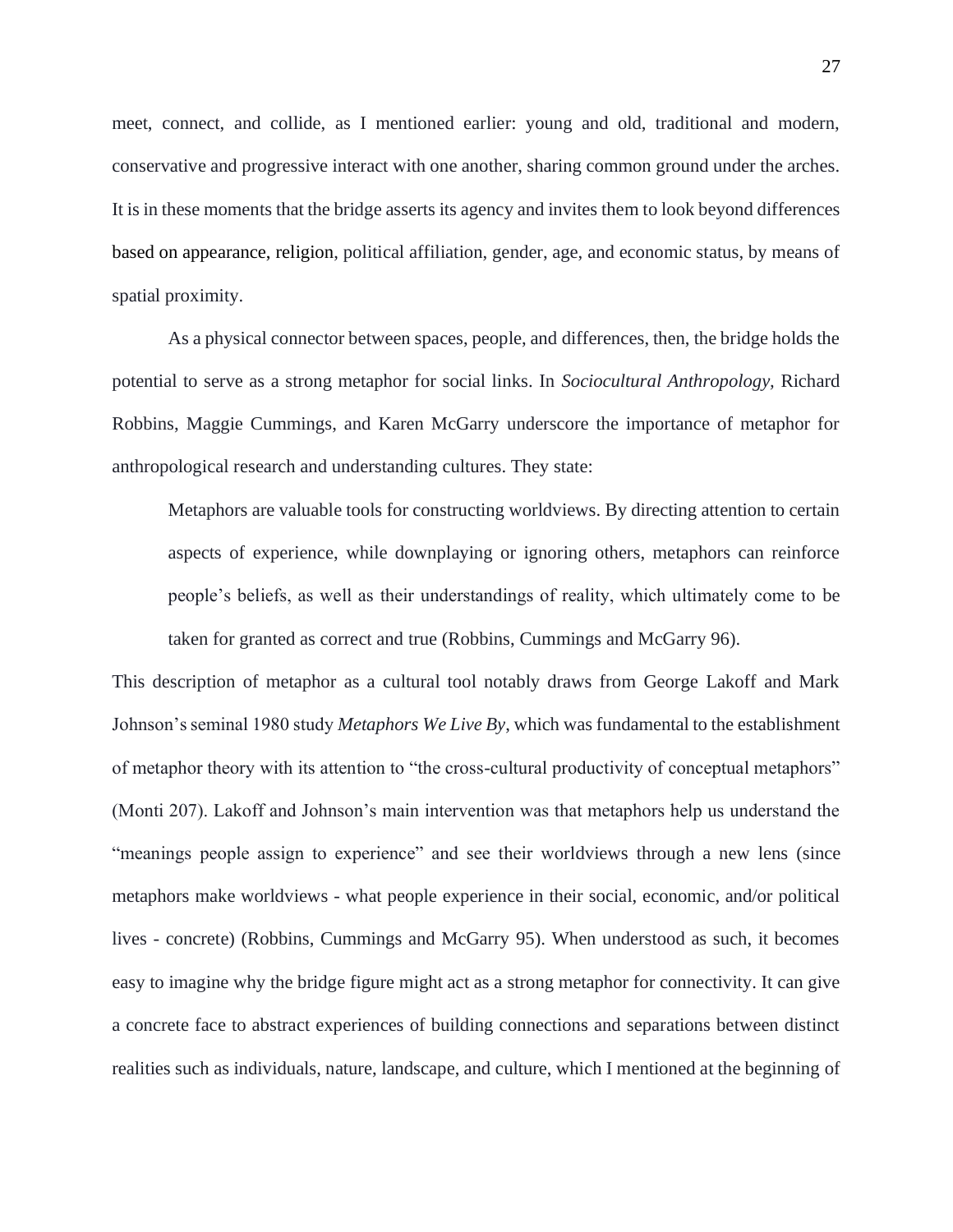this section as constituting the social lives of bridges. In my installation, I use the bridge as a metaphor in this sense, trying to materialize the everyday experiences of Iranian people through my own experience as a diasporic Iranian artist who wants to connect to both her homeland and Canada as a host nation.<sup>2</sup> My hope is to reduce the distance between me and my homeland, as well as Iran and the rest of the world.

#### <span id="page-28-0"></span>METHODOLOGY:

#### <span id="page-28-1"></span>3.1 Art Practice

Art practice constitutes the primary research method in my exhibition and supporting thesis. This form of methodology helps increase my capacity to "intervene, interpret, and act" upon issues and ideas that reveal new understandings about cultural connectivity (Sullivan 101). In his book *Art Practice as Research*, Graeme Sullivan argues that Art Practice – grounded in studio practice – is a powerful research method allowing: 1) knowledge to be applied to help solve the problem, and 2) knowledge to be generated through experience, which helps us understand complex realities (Sullivan 96). Furthermore, he mentions that studio practice is a central site, where visual arts research takes place. A studio is a place of inquiry that is not bounded by walls or removed from the daily grind of everyday life; studio art experiences can include a full range of ideas and images that inform individual, social, and cultural actions (Sullivan 72). It is with regard to these aspects that Art Practice speaks to my interests, research, and artwork.

<sup>2</sup> The arch figure itself has metaphorical implications in that it is associated with ideas of renewal and moving into new phases of life in various cultures. In my exhibition the arch figure is prominent since arches are structural components of Iranian bridge architecture. In other words, the arch is not exploited for its metaphorical potential fully; however, one can think of the sculptural arches in the exhibition as encouraging the viewer to pass through a cultural threshold and enter into a phase of life, in which they gain a new understanding of a culture they are not familiar with.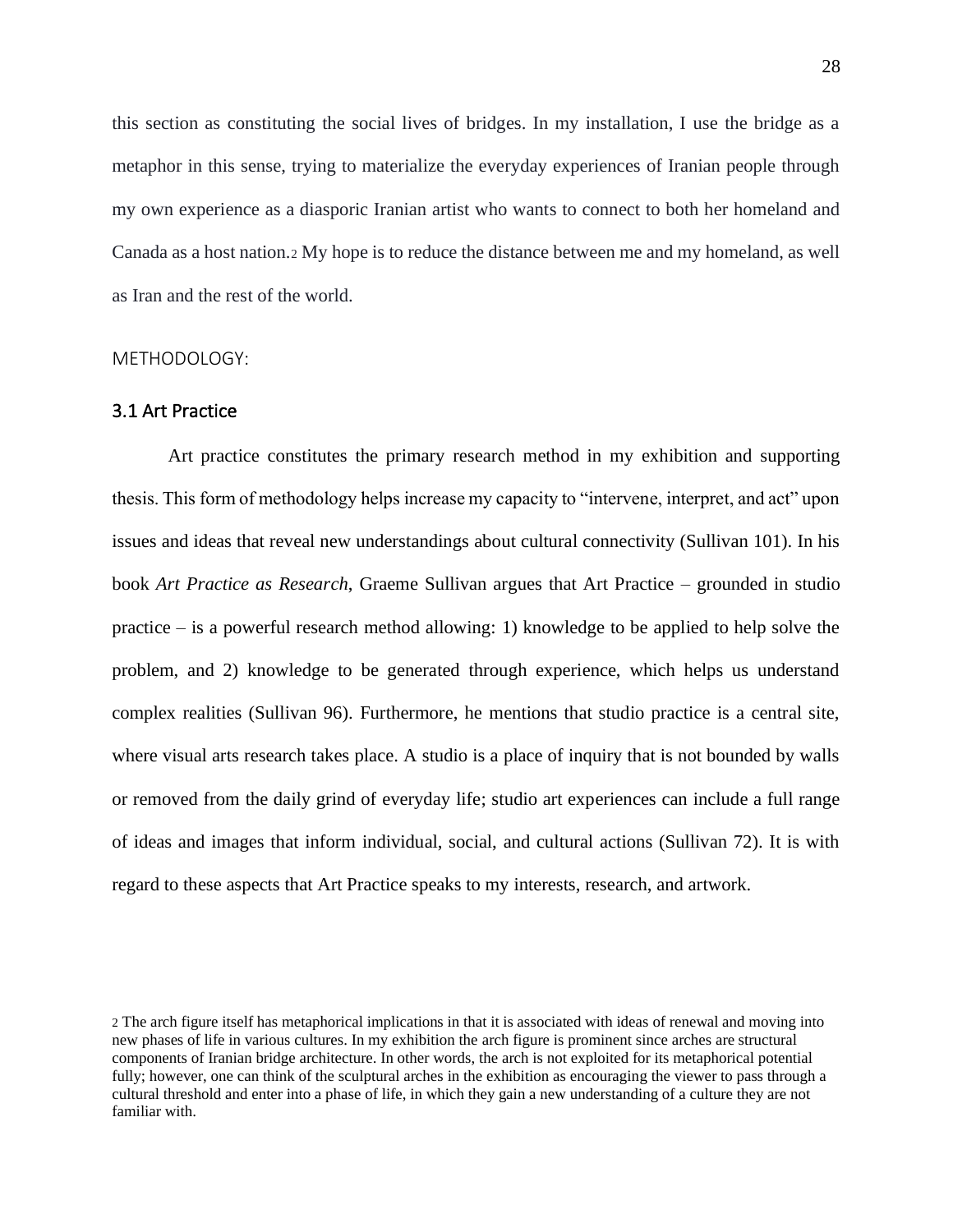#### <span id="page-29-0"></span>3.2 Sensory Ethnography

In addition to art practice, my exhibition and supporting thesis draw from sensory ethnography. Sensory ethnography is a critical methodology, which departs from traditional ethnography's classic observational approach to pay attention to the role of sensory perception and experience in producing knowledge, within the field of anthropology. It has become quite popular among media anthropologists and ethnographic documentary filmmakers in especially the last two decades, following what David Howes refers to as the "sensorial turn" in social sciences and humanities (Howes). In her book *Doing Sensory Ethnography,* social anthropologist Sarah Pink locates the methodology's biggest intervention in its acknowledgment that "sensoriality is fundamental to how we learn about, understand, and represent other people's lives" (Pink 7). As she outlines,

Doing sensory ethnography entails taking a series of conceptual and practical steps that allow the researcher to rethink both established and new participatory and collaborative ethnographic research techniques in terms of sensory perception, categories, meanings and values, ways of knowing and practices. It involves the researcher self-consciously and reflexively attending to the senses throughout the research process, that is during the planning, reviewing, fieldwork, analysis and representational processes of a project (Pink 10).

In my exhibition, the methodology helps foreground a non-verbal and non-judgmental kind of orientation toward everyday life in Iran. Especially when capturing the vignettes from Isfahan's arch bridges, I took up sensory ethnographic filmmaking methods, to encourage the visitors of my exhibition to imagine and learn about the social lives of these bridges through not only the lens of historical records but also through the senses (the way Iranians engage with them). What I mean by Iranians' sensory engagement is things includes 1) proprioceptive engagement such as walking, biking, or even protesting on the bridge. 2) visual engagement: paying attention to the beauty of styles and patterns, looking at passersby or other bridges spanning across the river through the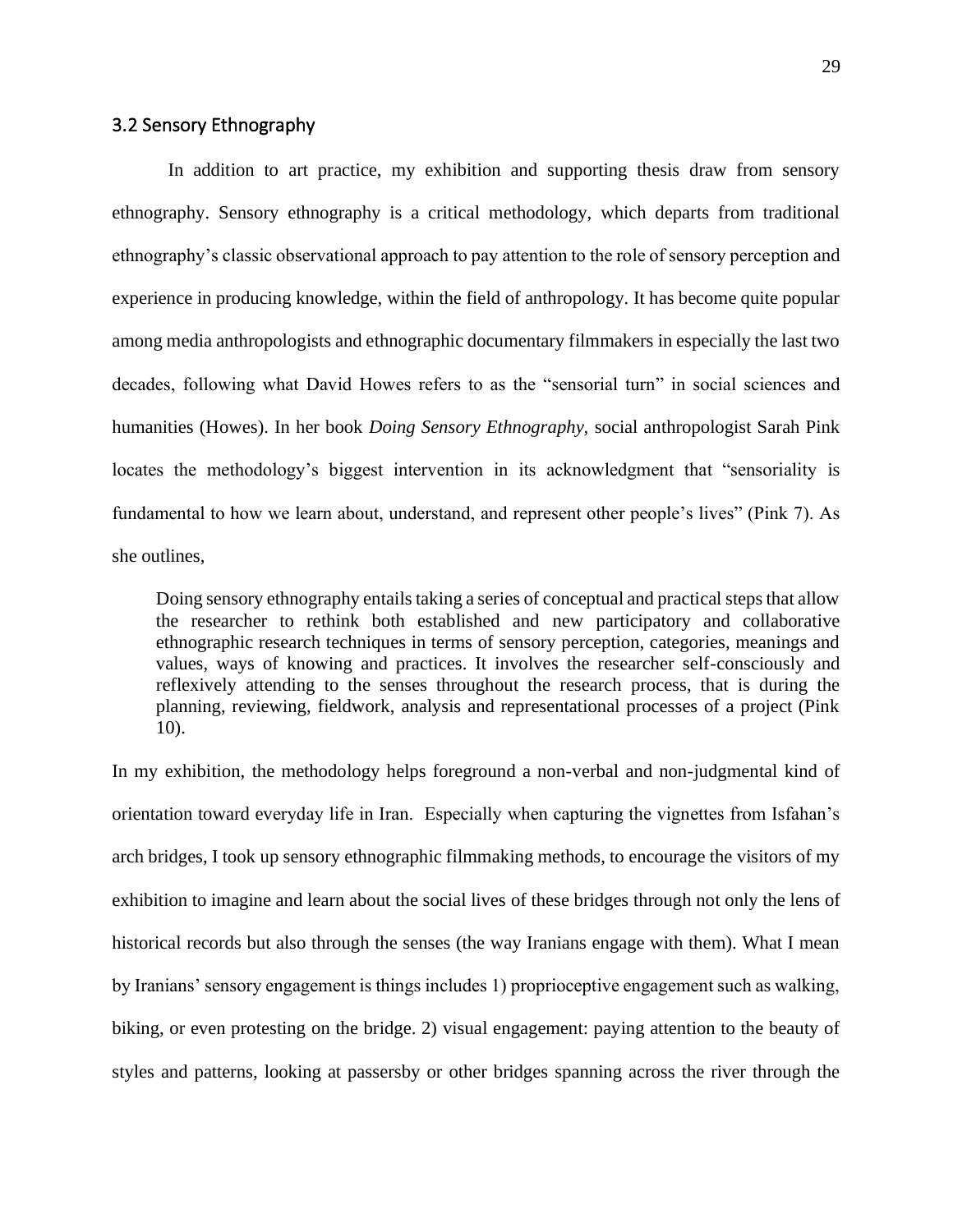arches 3) touch: feeling the materiality of the bridges and the texture of stone and brick 4) audition: listening to various sounds, such as sounds of water, birds, crowds, music, songs, poetry, and vendors 5) and lastly, smell: the smell of river and flowers. These kinds of engagements teach us to experience the world, and the passage between one place to another, in different ways. The resulting information can give us a certain vision about the specific location and culture.

#### <span id="page-30-0"></span>CONCLUSION:

#### <span id="page-30-1"></span>4.1 Summary

Bridges are inspiring for me since, as an immigrant, I always look for a metaphorical bridge between my Iranian roots and culture, and my new nationality as a Canadian citizen. Lack of connection makes me afraid, specifically because the opportunities for Iranian people to connect with the rest of the world are becoming increasingly scarce due to political and religious differences. The bridges of Isfahan are sites of memory/experience in themselves, as well as being locations of culture; therefore, I see in them the potential to act as potent metaphors for the cultural connections that are missing.

My research combines a sculpture installation that engages with Isfahan's arch bridges (physically and metaphorically), with projections of sensory ethnographic footage and sounds, depicting vignettes of everyday life. My work reanimates architectural figures to draw attention to their social lives as objects facilitating cultural exchange. Furthermore, through art practice and sensory ethnography methodology, I experiment with my installation to create a space of cultural and experiential exchange in a climate of isolationism, and to alleviate cultural misperceptions about Iran as a country that represents alterity, threat, violence, and terror.

The exhibition invites visitors to think about the physicality of the bridge figure as well as the metaphorical power of it. In addition, I encourage viewers to walk through the arches, located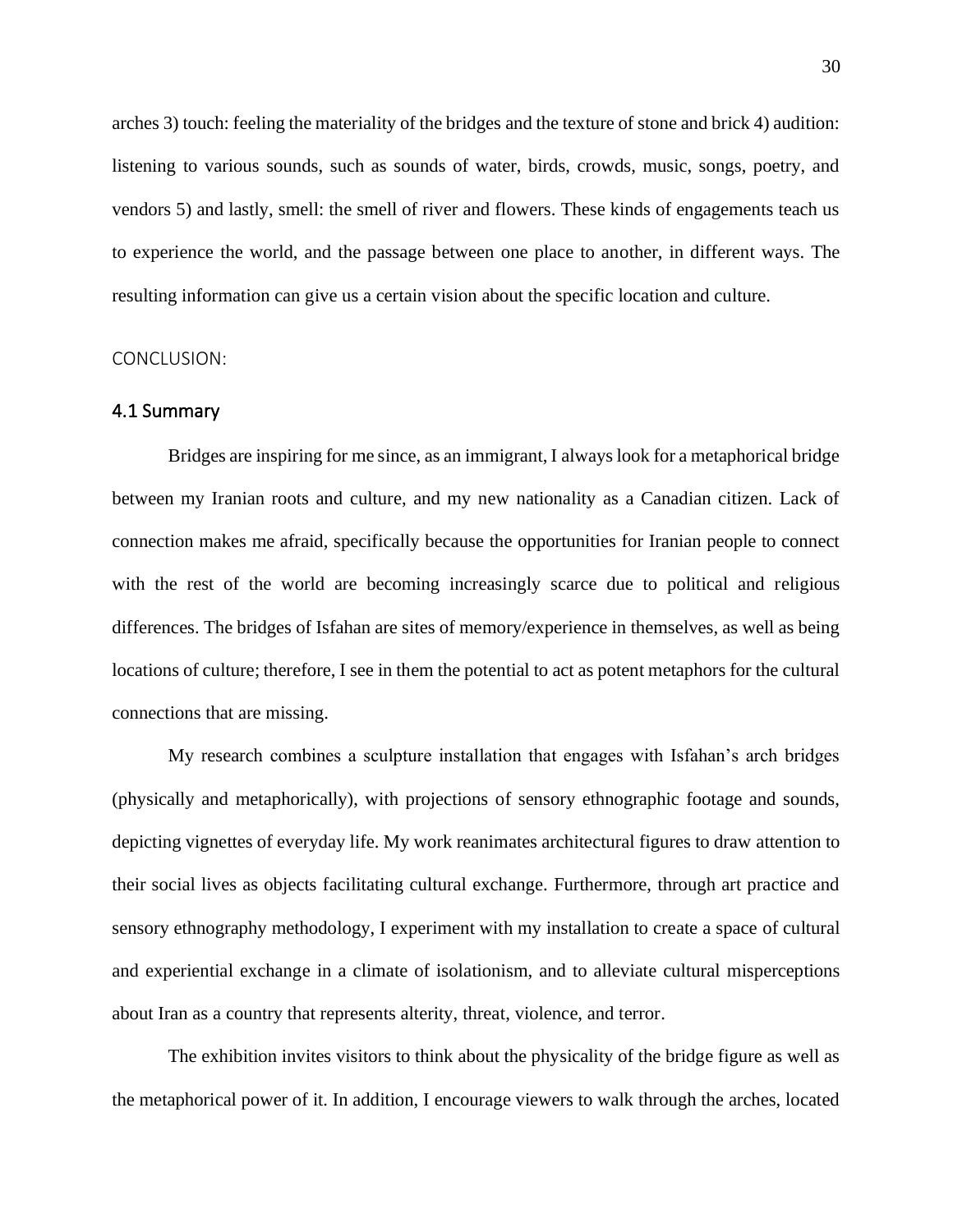inside the gallery space, think through the metaphors, and activate a bridge space between cultures. This experience activates visual and auditory senses in order to make the viewer experience a passage between one place to another or the transition into a new state of perception/vantage point vis-a-vis contemporary Iran.

#### <span id="page-31-0"></span>4.2 Challenges:

The biggest challenge that I have encountered regarding this exhibition relates to the challenge of expressing cultural connectivity and changing misperceptions through art works. While art works can encourage the viewers to think through metaphors and engage with different cultures through affective experiences/sensory perception, there is no guarantee that cultural conceptions can be easily forged or altered. In her article about the potential of public screenbased installations, media scholar Nanna Verhoeff looks at "The Bridge", a 2014 project of the Dutch-based mobile media platform Dropstuff, and discusses the challenges that the project faced, which resonate with my own questions about the potential of using bridge as a metaphor (Verhoeff). To give a little bit of context, Dropstuff's travelling exhibition "The Bridge" features two screens installed in two different European cities and established a video link between them. In one of its iterations, an installation "was set up between Stockholm and Amsterdam for the occasion of the 400th anniversary of diplomatic relations between Sweden and the Netherlands" and performers in two locations were enabled to see and interact with each other through engagement with the screens (Verhoeff 131). While the idea behind the installation was an exploration of what connectivity can be (between people looking at each other from a distance), Verhoeff notes that such an exploration is never easy, because connection necessitates commitment (a desire on the part of the parties on each side of the screens to learn about the other culture):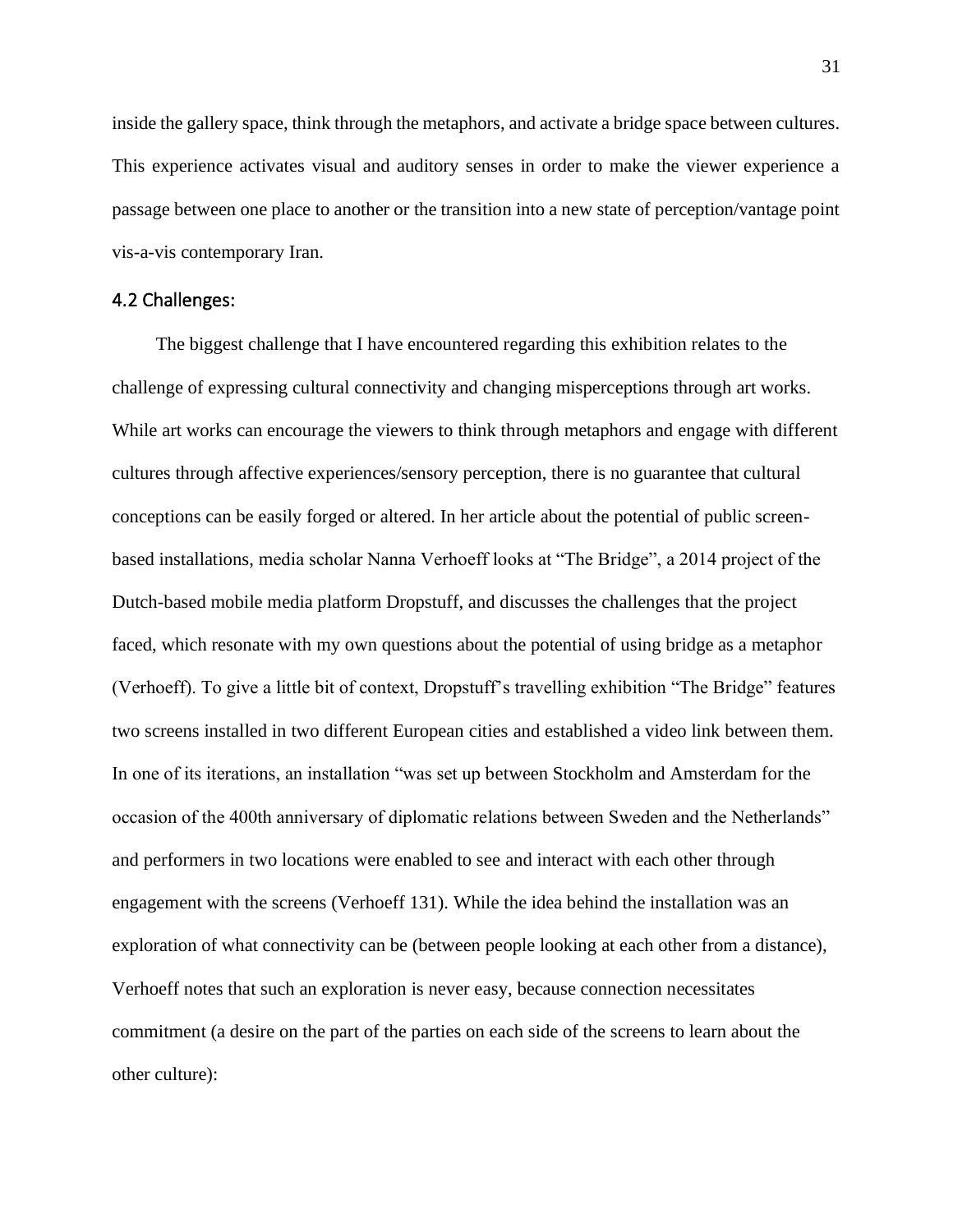But connection is never non-committal. To what purpose, or with what result do we connect? With so many projects, technologies, and forms of design being created to engage with the affordances of connection, a critical question we may ask at this point is: this is all great, but to what end? Who benefits, what is being exchanged, what is the transformative power, what is the surplus value of what is created in this process of connecting? (Verhoeff 136)

Although I have tried to focus on the subject of cultural connectivity and create a bridge between Iranian culture and other nationalities, the commitment to learning about another culture rests upon the viewer and I am aware that my art works cannot pre-empt them. It is only the evocative and conceptual power of the work that might be effective in influencing the viewer's mindset (encouraging them to open themselves up to dialogue).

Accounting for the discordant roles of politics and art in generating solutions that might help Iranian people overcome isolation was another part of the challenge that I have faced. As an artist, I do not want the exhibition to be guided by political discourses; rather, I am interested in the role that art and artists can play in helping Iran to communicate and connect with the world at personal, cultural and affective levels. It might be worth noting here that my exhibition coincided with the onset of the global COVID-19 pandemic, and I wasn't able to install the sculpture installation in the gallery space that was originally intended. In the weeks that followed the completion of the work, the world found itself in a state of global isolation, suddenly giving my project a new significance. More specifically, people and institutions around the world felt the need to transcend physical and political boundaries to create alternative/virtual spaces for communication. In that climate, art and artists stepped in, and generated alternative channels to give people a sense of togetherness and awareness of common interests/needs. Overcoming isolation highlighted the need for and potential of creativity. I was quite touched by the ways artists and art institutions (such as museums, galleries, artist centers, cinemas, etc) immediately took the responsibility upon themselves to provide relief to the difficult circumstances and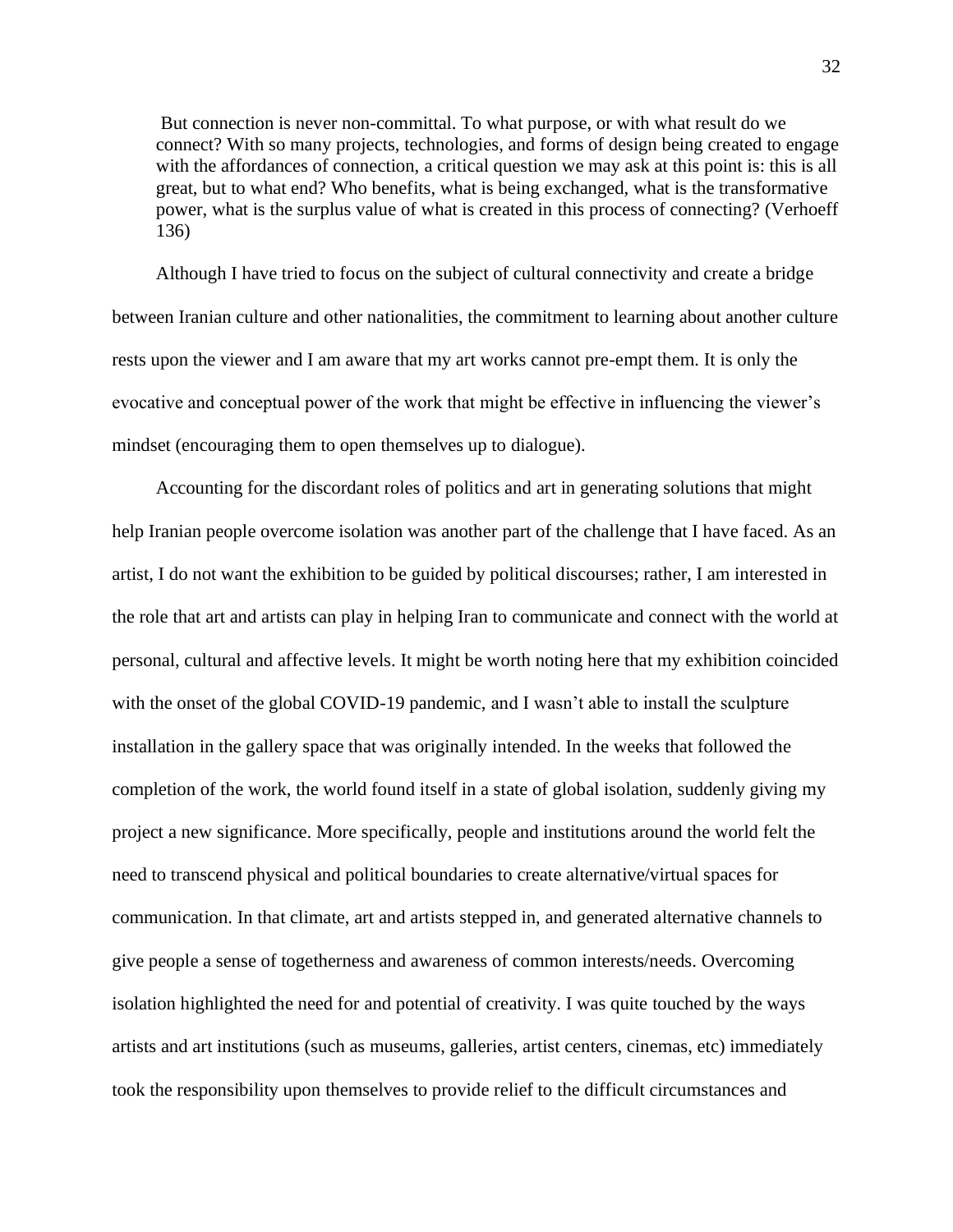emotional stresses caused by the demands of social distancing. That made me think about the potential of my own exhibition in a new light, in terms of generating a space for highlighting isolation as an affect that can be shared and, perhaps, overcome through compassionate and collective engagements.

Lastly, I encountered a few technical challenges during the preparation of the exhibition in terms of filming, sound recording, and editing the footage and the sounds. More specifically, my decision to include multi-sensory ethnographic film footage into the exhibition required me to gain new technical skills very quickly in a short amount of time. For example, I used software such as Adobe Audition and Adobe Primer Pro for editing. Working with these softwares were a completely new experience and my learning curve was consequently steep. I also learned by experience that shooting ratio matters; looking in to 369 video files and 60 audio files to come up with a short video was highly time-consuming and in retrospect, I should have been more economic in selecting what to film. Perhaps, the most interesting challenge I faced was the one related to the design of the plywood arches for the exhibition. My initial considerations were that the arches needed to be light, relevant to the conceptual framework behind the project, safe for the visitors to pass under, and aesthetically pleasing. However, while preparing the illustrator files for laser cutting, I had to make the decision to design the arches in fragments to facilitate their transportation and installation. As a result, the arches themselves ended up necessitating connectivity, appearing hinged. While it was somewhat accidental, that formal structure complements the ideas that I explore in the thesis and exhibition. The joint arches can make the viewer notice the labour and commitment needed in making connections.

Creating "Bridge Obscura" was genuinely challenging, both technically and conceptually, yet invigorating for me. My hope is that it encourages contemplation on socio-cultural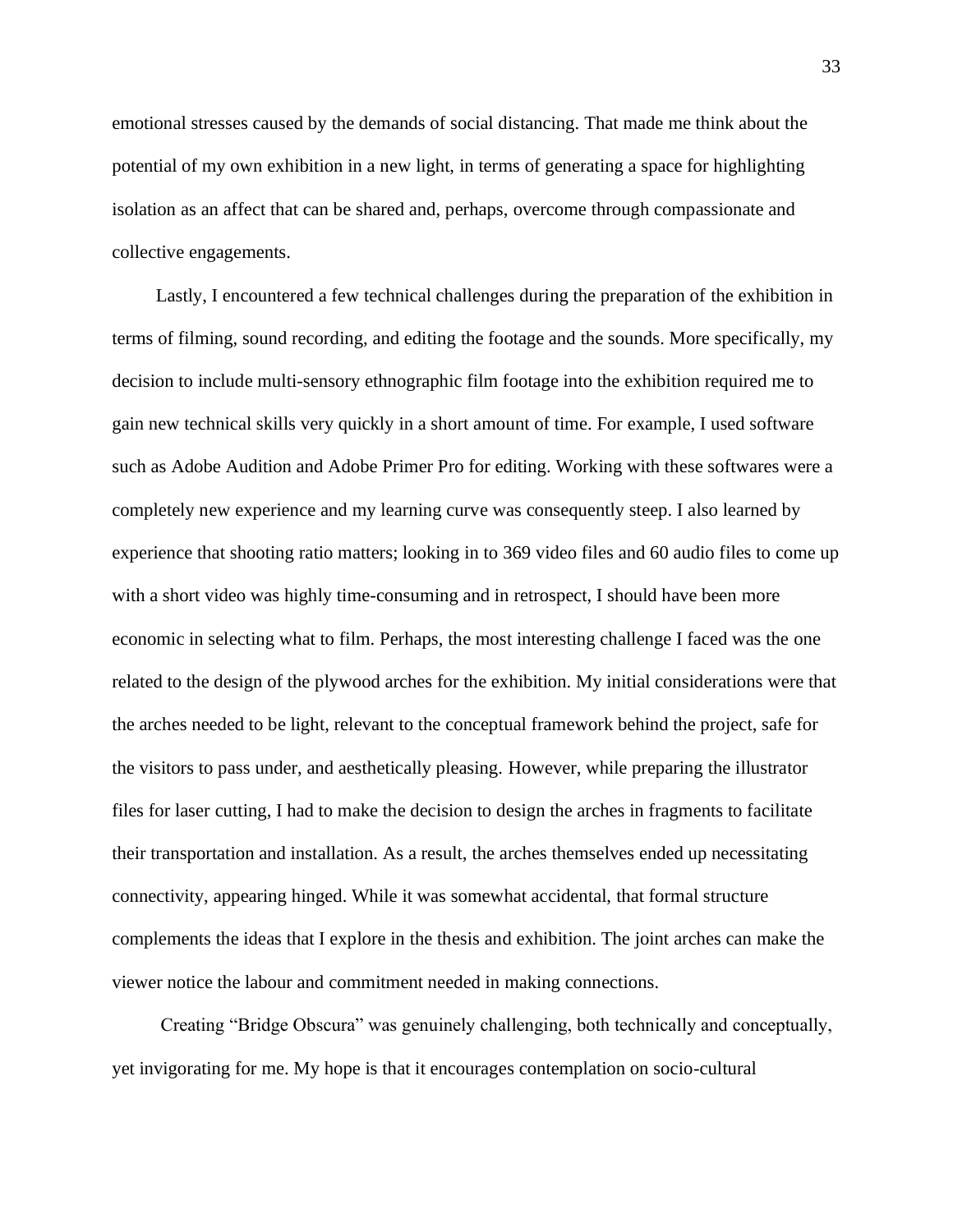connectivity and allows people from different cultural backgrounds to experience a part of Iranian vernacular life in a way that they weren't familiar with before.

#### <span id="page-34-0"></span>4.3 Findings and future research

During the process of working on this exhibition, I began to think about isolationism's consequences, such as social, economic, and political insecurity, and how some countries like Iran experience isolationism in multiple ways because of internal and external factors related to the political, religious, cultural, ethnic, and geopolitical differences. I have also become more mindful of how this kind of isolation creates misperceptions against Iranian people and culture, and of how it erases the receptiveness and outward-looking face of Iranian's vernacular life. Therefore, in my ongoing art practice, I continue to think about the potential of sculpture installation in forging cultural connections. I seek to invite Canadians to experience Iranian vernacular life and culture through multi-sensory and multi-media spaces that I create within my installations.

To create this art exhibition, I recorded images and sounds (independently) from the arch bridges of my hometown, Isfahan, and combined them with three large size plywood arches inspired by Khaju and Allah Verdikhan bridges. The experience of recording a diverse array of sounds made me perceive the everyday rhythms on the bridge differently and think about the relations among the senses more carefully. Notably, I hadn't incorporated sound to my sculpture works, prior to embarking on this project, so working with and thinking through auditory perception was a new experience to me. When, for the first time, I began to record the sound on the bridge, I found out that my sense of audition functions in utterly different ways than my other senses and by focusing on it, I started noticing that sound has its own sculptural qualities. All of a sudden, all the voices I heard in everyday life, the sound of people's steps when they were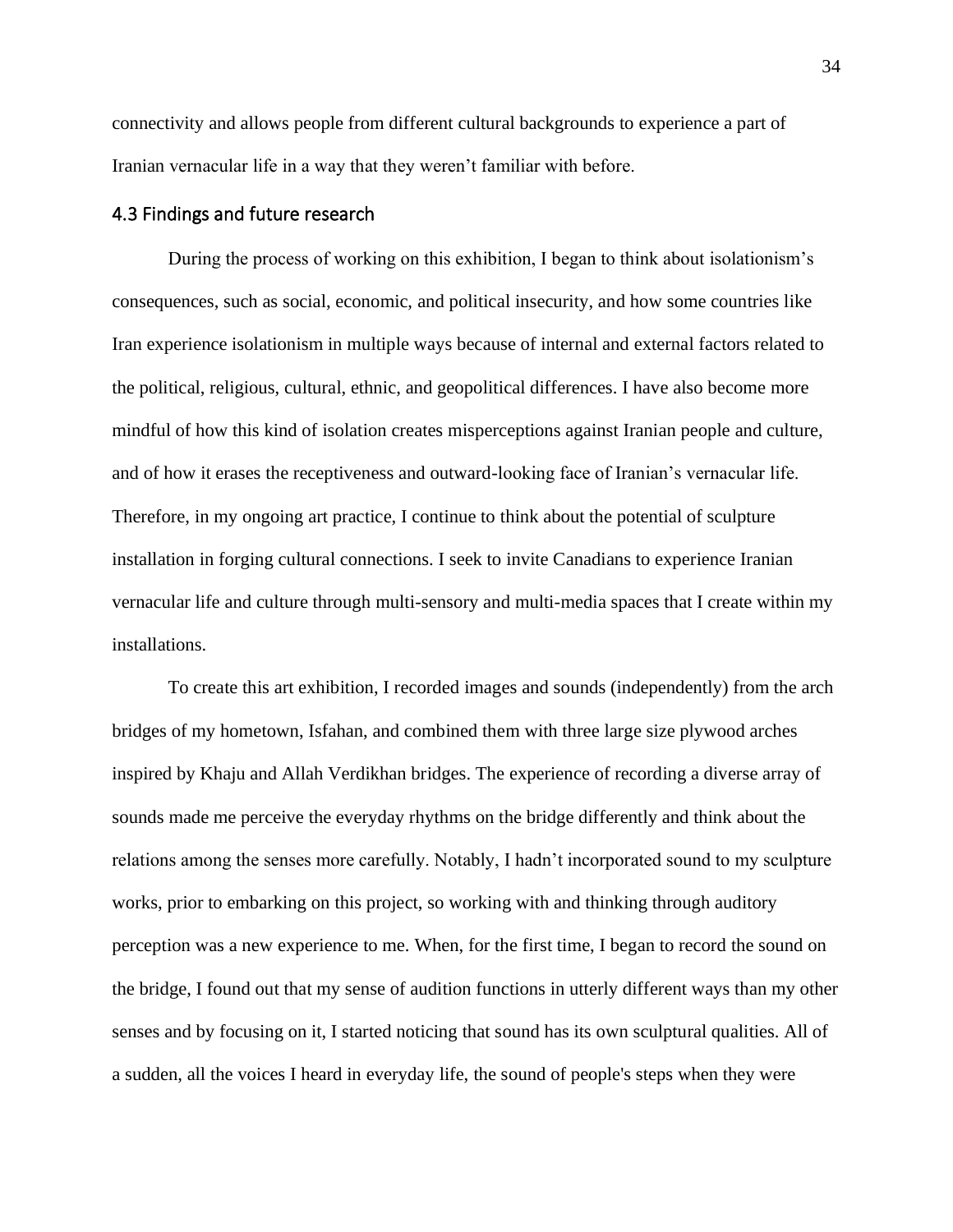walking, the sounds of bicycles' wheels as they moved, people's chatters, the thump of a ball falling from a kid's hand, cellphone ringtones, and even the birds' and water's sounds, became amplified and made sense to me. This extraordinary experience made me think of perceiving different spaces through auditory sense and sounds. I continue to think about all the aspects and sounds that make the people's daily experiences on Isfahan's bridges distinctive and significant from those in other places. Moreover, I am trying to figure out what other techniques and methods could have helped convey details such as the way people talked to each other, interacted with each other, or interacted with the bridge and with non-humans around the bridge, as well as the way they used the bridge. With specific attention to auditory sense, meanwhile, I used other senses such as vision and touch, which helped me view Iranian people's everyday lives in a new, sensorially connected way. Further, I have thought of specific sounds that could create a connection between people and get their attention in specific situations. For instance, based on my experience on the designated bridges, the sound of musical instruments played casually by amateur performers; people laughing, singing a song or clapping together; or even the voice of a person during a singing performance are highlighted as having the potential to grab attention and activate a connection between the viewers in the exhibition and socio-cultural space that the sounds belong to. No matter where they come from or what language they speak, the viewers can relate to the affective atmosphere presented by the sounds and images. For my next research project, I want to explore multi-sensory installation methods, considering other senses such as the olfactory and the gustatory, in addition to the visionary and auditory senses to underscore the importance of culture, place, and memory and create different spaces for viewers to interact with.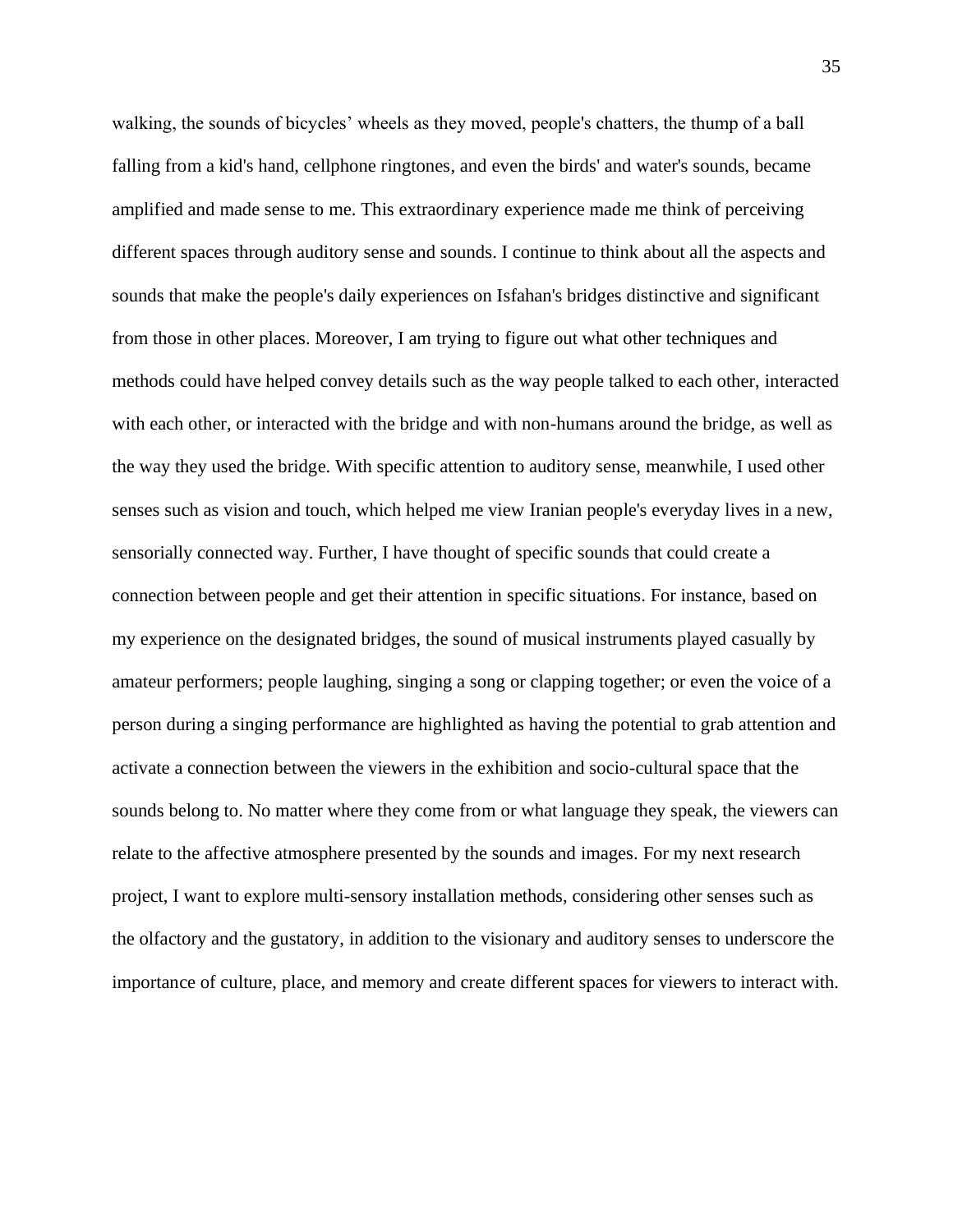#### <span id="page-36-0"></span>WORKS CITED

Azam Zanganeh, Lila. *My Sister, Guard Your Veil; My Brother, Guard Your Eyes: Uncensored Iranian Voices*. Ed. Lila Azam Zanganeh. Boston: Beacon Press, 2006.

Fabienkhan. *File:Schéma isfahan safavides.svg*. 9 6 2018. 3 2020.

<https://commons.wikimedia.org/w/index.php?title=File:Sch%C3%A9ma\_isfahan\_safavi des.svg&oldid=305328042>.

- Faustino, Sandra. "How metaphors matter: an ethnography of blockchain-based re-descriptions of the world." *Journal of Cultural Economy* (2019): 478-490.
- Friedberg, Anne. *The Virtual Window: From Alberti to Microsoft*. Cambridge, Mass: MIT Press, 2006.
- Harman, Graham. *Guerrilla Metaphysics: Phenomenology and the Carpentry of Things*. Chicago: Open Court, 2005.

Harris, Yolande. "Presentness in Displaced Sound." *Leonardo Music Journal* (2013): 13-14.

- Heidegger, Martin. "Building Dwelling Thinking." *Poetry, Language, Thought*. New York: HarperCollins Publishers, [1971] 2012. 141-161.
- Hoskins, Janet. "Agency, Biography and Objects." *Handbook of Material Culture*. Ed. Christopher Tilley. London: Sage Publications, 2006. 74-85.
- Howes, David. *Sensing Culture: Engaging the Senses in Culture and Social Theory*. Ann Arbor, MI: The University of Michigan Press, 2003.

Karel, Ernst. *Ernst Karel*. n.d. 31 January 2020. <http://ek.klingt.org/>.

*El Mar La Mar*. Dirs. Joshua Bonnetta and J.P. Sniadecki. 2018. Film.